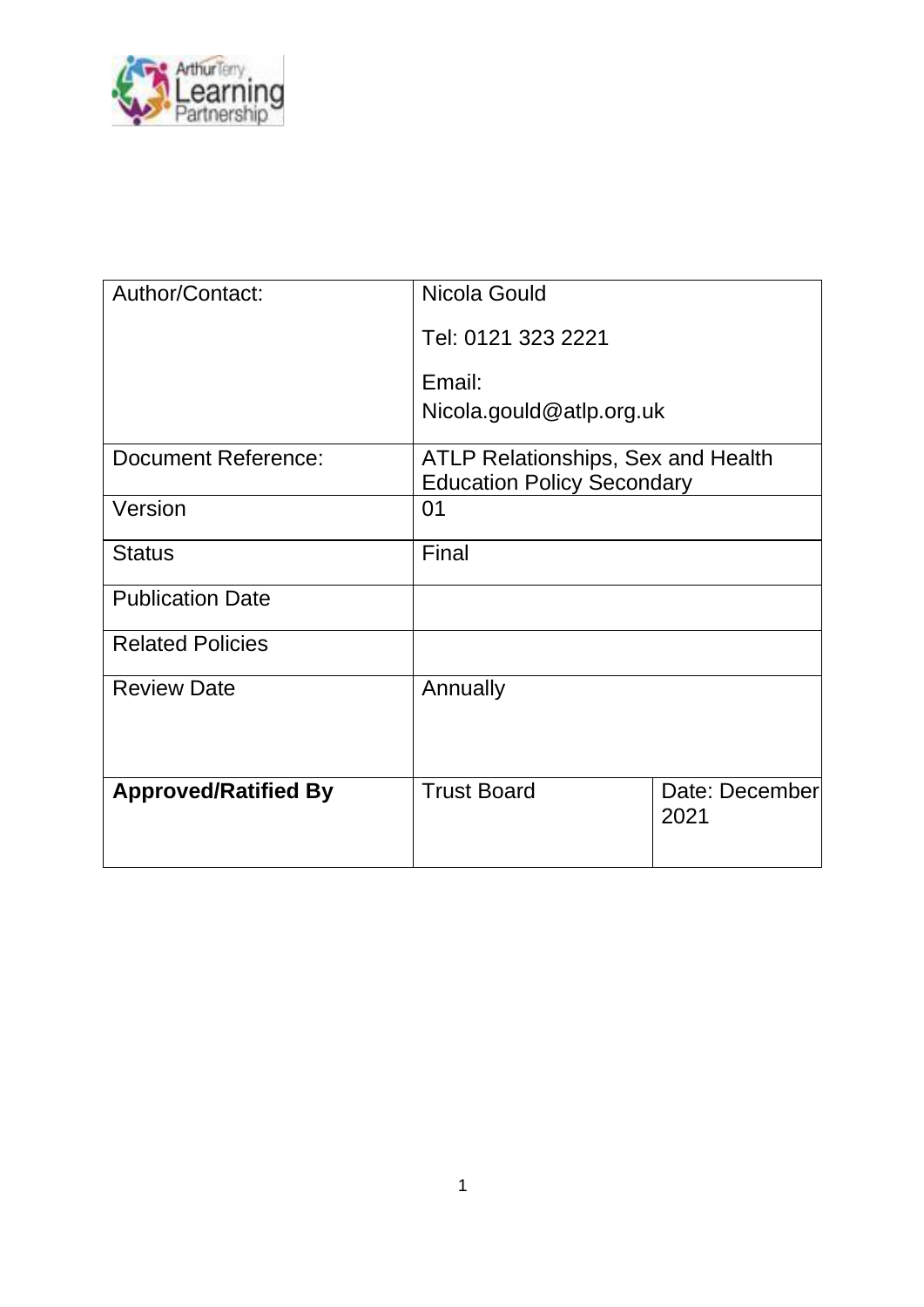## **Arthur Terry Learning Partnership Secondaries'**

# Relationships, Sex and Health (RSHE) Education **Policy**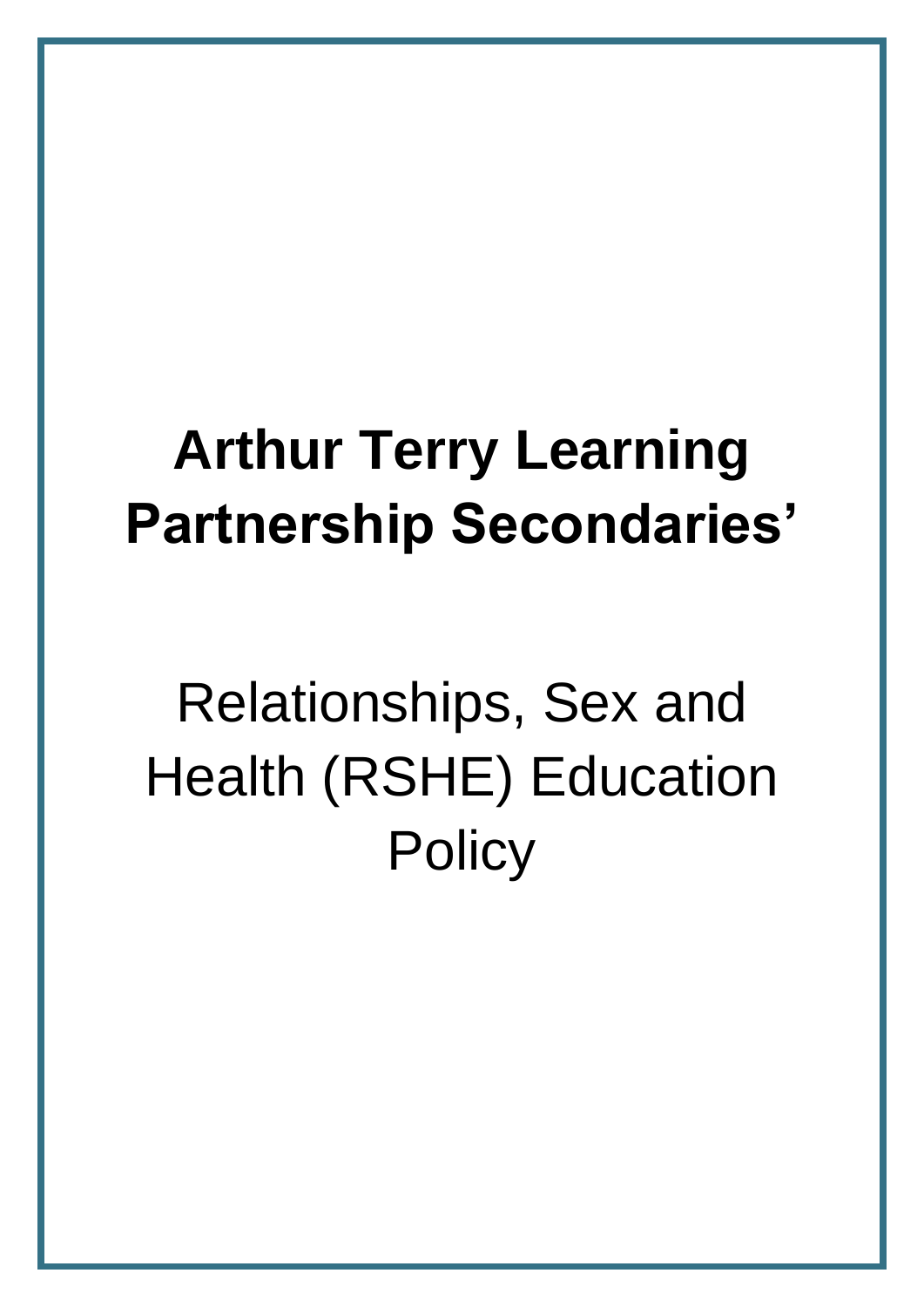## **Contents:**

#### **[Statement of intent](#page-3-0)**

- 1. [Legal framework](#page-4-0)
- 2. [Roles and responsibilities](#page-4-1)
- 3. [Organisation of the Relationship, Sex \(RSE\)](#page-7-0) and health education curriculum
- 4. [RSE subject](#page-8-0) overview
- 5. [RSE programmes of study](#page-11-0)
- 6. [Health education subject](#page-13-0) overview
- 7. [Health education programmes of study](#page-15-0)
- 8. [Delivery of the c](#page-17-0)urriculum
- 9. [Curriculum links](#page-19-0)
- 10. [Working with parents](#page-19-0)
- 11. [Working with external agencies](#page-20-0)
- 12. [Withdrawal from lessons](#page-20-1)
- 13. [Equality and accessibility](#page-21-0)
- 14. [Safeguarding and confidentiality](#page-22-0)
- 15. [Assessment](#page-23-0)
- 16. [Staff training](#page-23-1)
- 17. [Monitoring quality](#page-23-2)
- 18. [Monitoring and review](#page-23-2)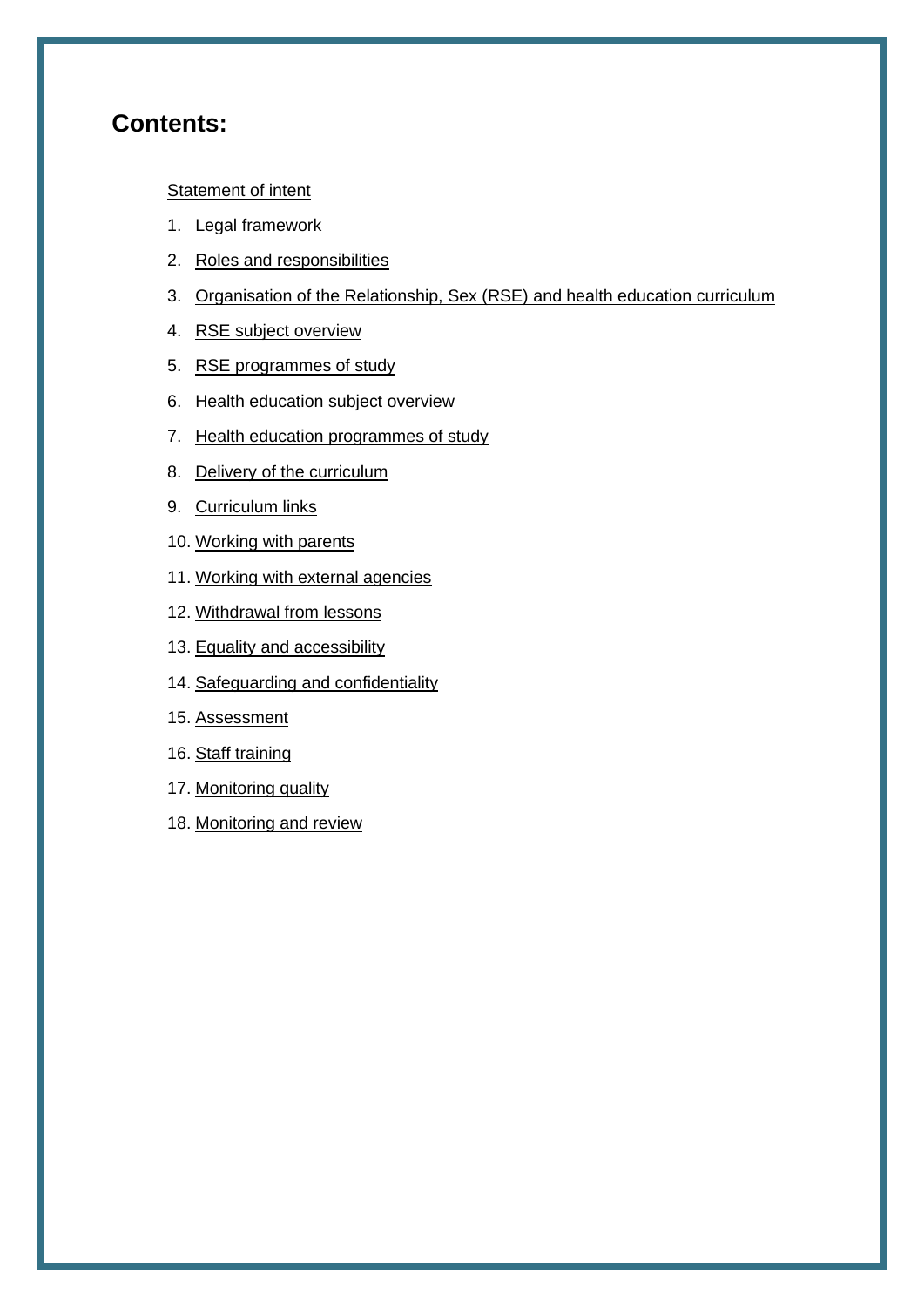## <span id="page-3-0"></span>**Statement of intent**

Leaders in the Arthur Terry Learning Partnership (ATLP) Secondary Schools understand the importance of educating pupils about sex, relationships and their health, for them to make responsible and well-informed decisions in their lives.

The teaching of RSE and health education can help to prepare pupils for the opportunities, responsibilities and experiences of adult life. It allows us to promote the spiritual, moral, social, cultural, mental and physical development of pupils at school and in the wider society.

We have an obligation to provide pupils with high-quality, evidence and age-appropriate teaching of these subjects. This policy outlines how the school's RSE and health education curriculum will be organised and delivered, to ensure it meets the needs of all pupils.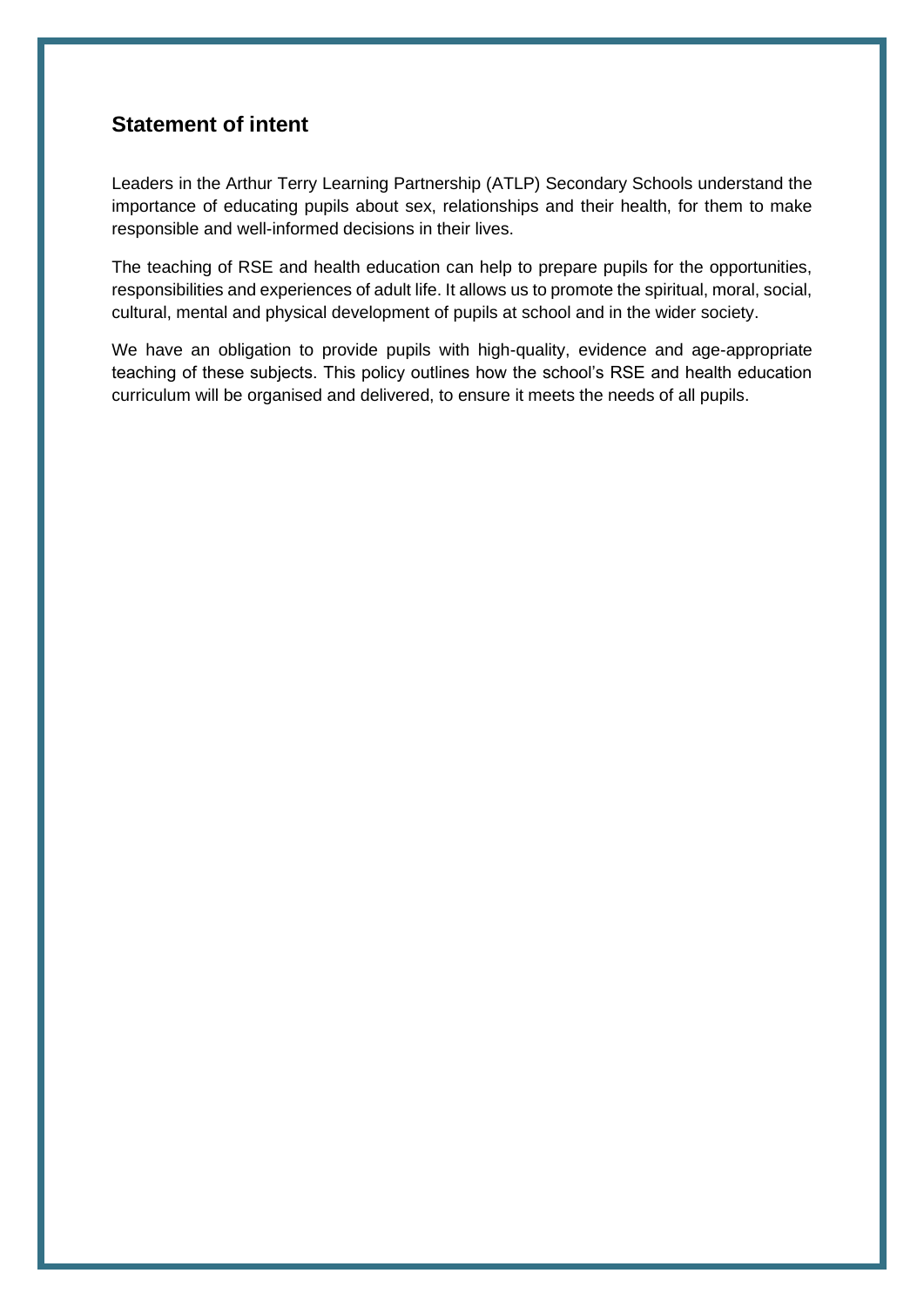## <span id="page-4-0"></span>**1. Legal framework**

- 1.1. This policy has due regard to all relevant legislation and statutory guidance including, but not limited to, the following:
	- Equality Act 2010
	- DfE (2018) 'Keeping children safe in education'
	- DfE (2019) 'Relationships Education, Relationships and Sex Education (RSE) and Health Education'
	- DfE (2015) 'National curriculum in England: science programmes of study'
	- The Relationships Education, Relationships and Sex Education and Health Education (England) Regulations 2019
	- Children and Social Work Act 2017
- 1.2. This policy operates in conjunction with the following school policies:
	- Behavioural Policy
	- Curriculum Policy
	- Inclusion Policy
	- **SEND Policy**
	- E-safety Policy
	- Equal Opportunities Policy
	- Anti-Bullying Policy: Pupils
	- Child Protection and Safeguarding Policy
	- Harmful Sexual Behaviour Policy
	- GDPR Policy
	- Social, Emotional and Mental Health (SEMH) Policy
	- **Visitor Policy**
	- Records Management Policy

## <span id="page-4-1"></span>**2. Roles and responsibilities**

- 2.1. The Trust Board is responsible for ensuring all pupils across the ATLP family of schools:
	- make progress in achieving the expected educational outcomes.
	- benefits from a curriculum that is well-led, effectively managed and well-planned.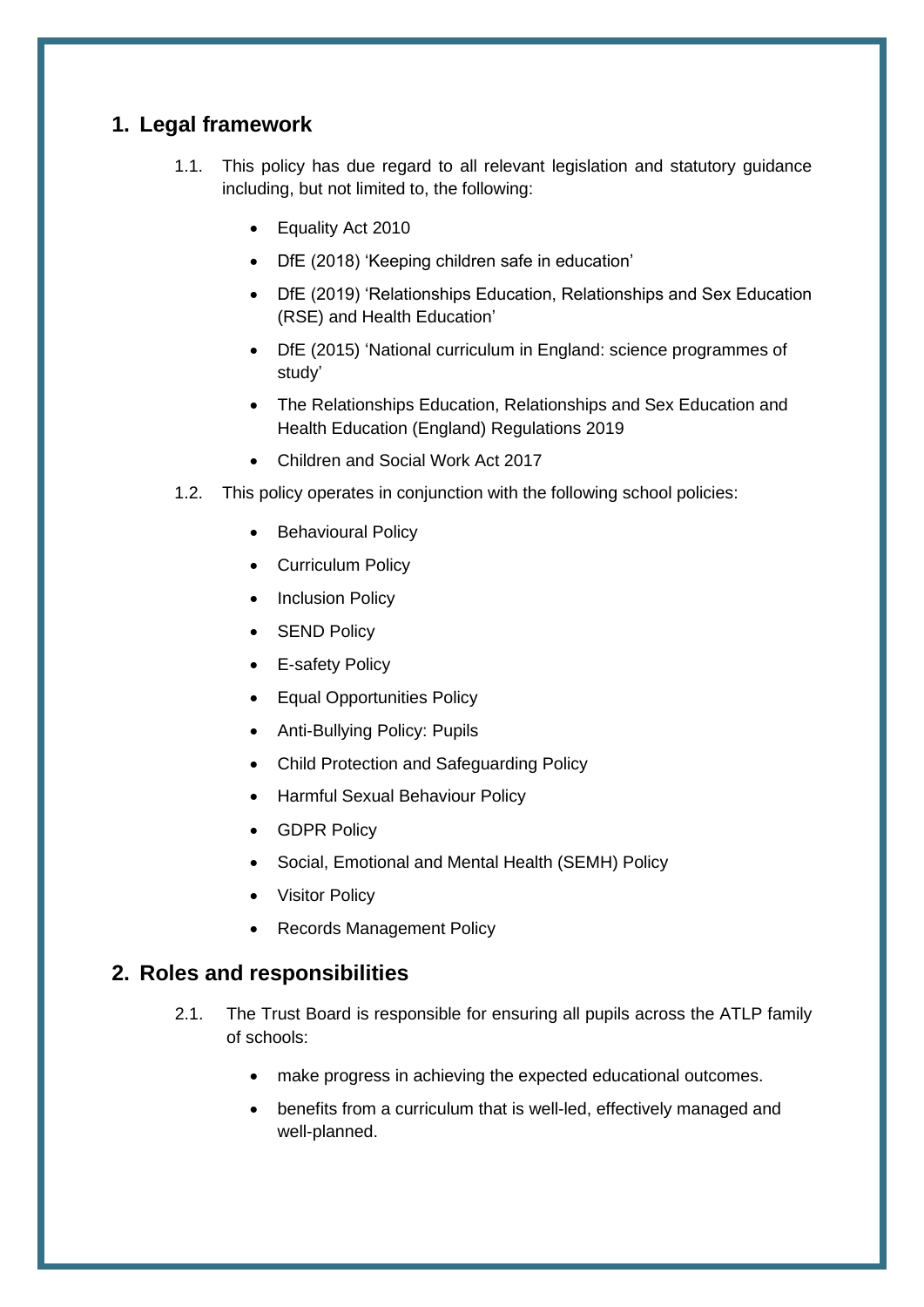- receive teaching that is delivered in ways that are accessible to all pupils with SEND.
- reviewing the policy on an annual basis.
- 2.2. The headteacher is responsible for:
	- The overall implementation of this policy.
	- Ensuring all staff are suitably trained to deliver the subjects.
	- Ensuring parent are fully informed of this policy.
	- Reviewing all requests to withdraw pupils from non-statutory elements of the RSE and health education curriculum.
	- Evaluating the quality of provision through regular and effective selfevaluation.
	- Ensuring RSE and health education is resourced, staffed and timetabled in a way that ensures the school can fulfil its legal obligations.
	- Providing clear information to parents on the subject content and the right to request that their child is withdrawn.
	- Discussing withdrawal requests with parents, and the child if appropriate, to ensure their wishes are understood and to clarify the nature and purpose of the curriculum, including the benefits of receiving the education.
	- Ensuring withdrawn pupils receive appropriate, purposeful education during the period of withdrawal.
	- Encouraging parents to be involved in consultations regarding the school's RSE and health education curriculum.
	- Reporting to the Trust Board on the effectiveness of this policy and the curriculum.
- 2.3. The RSE and health education subject leader is responsible for:
	- Overseeing the delivery of RSE and health education.
	- Working closely with colleagues and other subject leaders in related curriculum areas to ensure the RSE and health education curriculum compliments, and does not duplicate, the content covered in national curriculum subjects.
	- Ensuring the curriculum is age-appropriate and of high-quality.
	- Reviewing changes to the RSE and health education curriculum and advising on their implementation.
	- Monitoring the learning and teaching of RSE and health education, providing support to staff where necessary.
	- Ensuring the continuity and progression between each year group.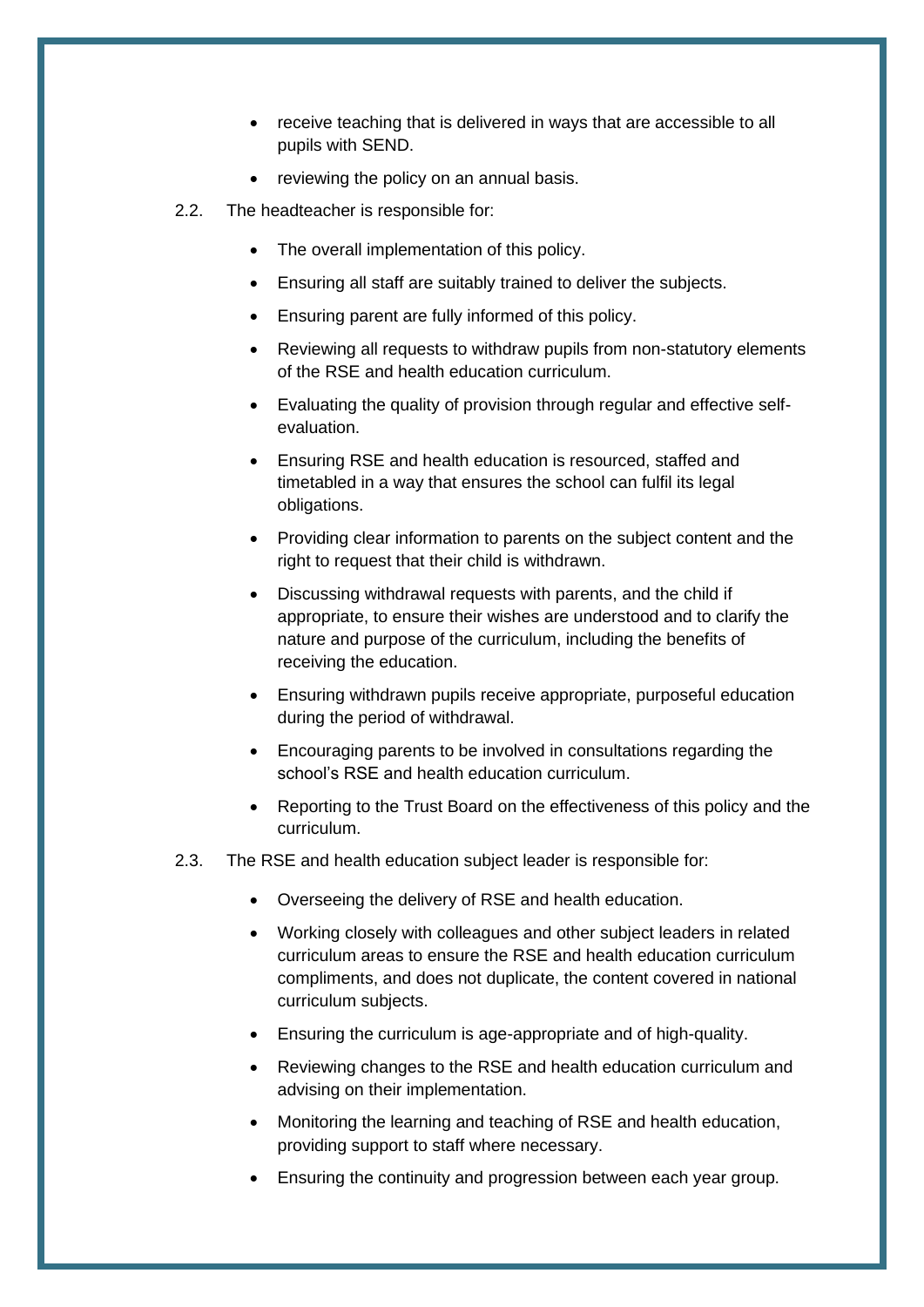- Helping to develop colleagues' expertise in the subject.
- Ensuring teachers are provided with adequate resources to support teaching of the curriculum.
- Ensuring the school meets its statutory requirements in relation to RSE and health education.
- Leading staff meetings and ensuring all members of staff involved in the curriculum have received the appropriate training.
- Organising, providing and monitoring CPD opportunities in the subject.
- Ensuring the correct standards are met for recording and assessing pupil performance.
- Monitoring and evaluating the effectiveness of the subjects and providing reports to the headteacher.
- 2.4. Subject teachers are responsible for:
	- Acting in accordance with, and promoting, this policy
	- Delivering RSE and health education in a sensitive way and that is of a high-quality and appropriate for each year group.
	- Ensuring they do not express personal views or beliefs when delivering the curriculum.
	- Planning lessons effectively, ensuring a range of appropriate teaching methods and resources are used to cover the content.
	- Modelling positive attitudes to RSE and health education.
	- Liaising with the SENCO about identifying and responding to the individual needs of pupils with SEND.
	- Liaising with the RSE and health education subject leader about key topics, resources and support for individual pupils.
	- Monitoring pupil progress in RSE and health education.
	- Reporting any concerns regarding the teaching of RSE or health education to the RSE and health education subject leader or a member of the SLT.
	- Reporting any safeguarding concerns or disclosures that pupils may make as a result of the subject content to the DSL.
	- Responding appropriately to pupils whose parents have requested to withdraw them from the non-statutory components of RSE, by providing them with alternative education opportunities.
- 2.5. In line with 2.4, all teachers who work with our children will be delivering relationships, sex and health education. There may be occasions when other members of staff explore themes with children outlined in our individual school's RSE and Health curriculum e.g. a lunchtime supervisor may discuss the use of derogatory comments.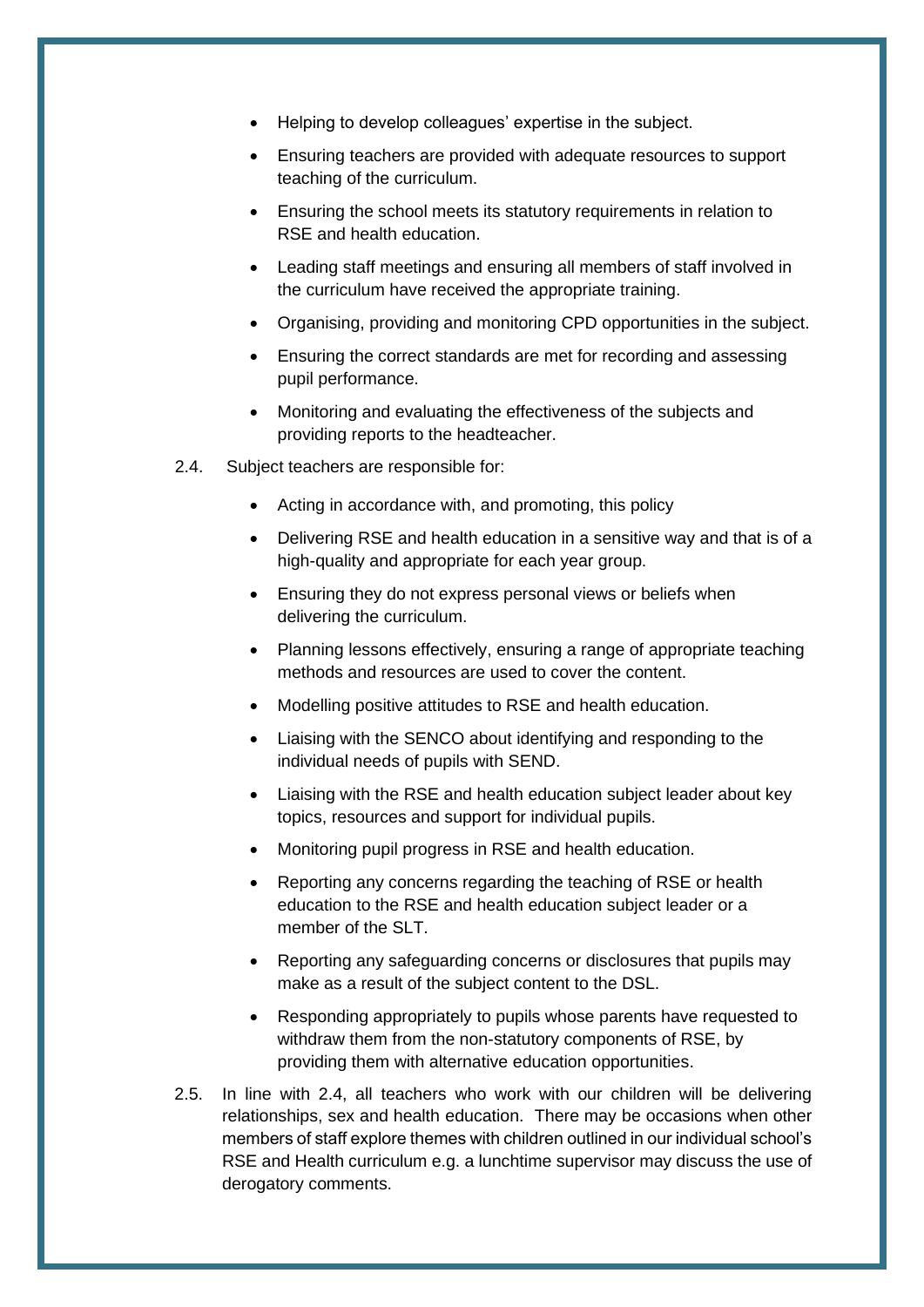- 2.6. The SENCO is responsible for:
	- Advising teaching staff how best to identify and support pupils' individual needs.
	- Advising staff on the use of TAs in order to meet pupils' individual needs.

## <span id="page-7-0"></span>**3. Organisation of the RSE and health education curriculum**

- 3.1. Every secondary school is required to deliver statutory RSE and all statefunded schools are required to deliver health education. Every school is free to determine whether relationships, sex and health education will be delivered as part of their PSHE curriculum, as a joint subject, or as a standalone subject.
- 3.2. For the purpose of this policy, **"relationships and sex education"** is defined as teaching pupils about developing healthy, nurturing relationships of all kinds, and helping them to understand human sexuality and to respect themselves and others.
- 3.3. For the purpose of this policy, **"health education"** is defined as teaching pupils about how they can make good decisions about their own health and wellbeing, and how physical health and mental wellbeing are interlinked.
- 3.4. The RSE and health education curriculum will be developed in consultation with teachers, pupils and parents, and in accordance with DfE recommendations.
- 3.5. We will consult with parents, pupils and staff in a number of ways which may include:
	- Questionnaires and surveys
	- Focus groups
	- **Meetings**
	- **Newsletters**
	- **Letters**
	- Training sessions
- 3.6. Any parent, teacher or pupil wishing to provide feedback about the curriculum can do so at any time during the academic year.
- 3.7. The majority of the RSE and health education curriculum will be delivered through PSHE education, with statutory elements taught via the science curriculum.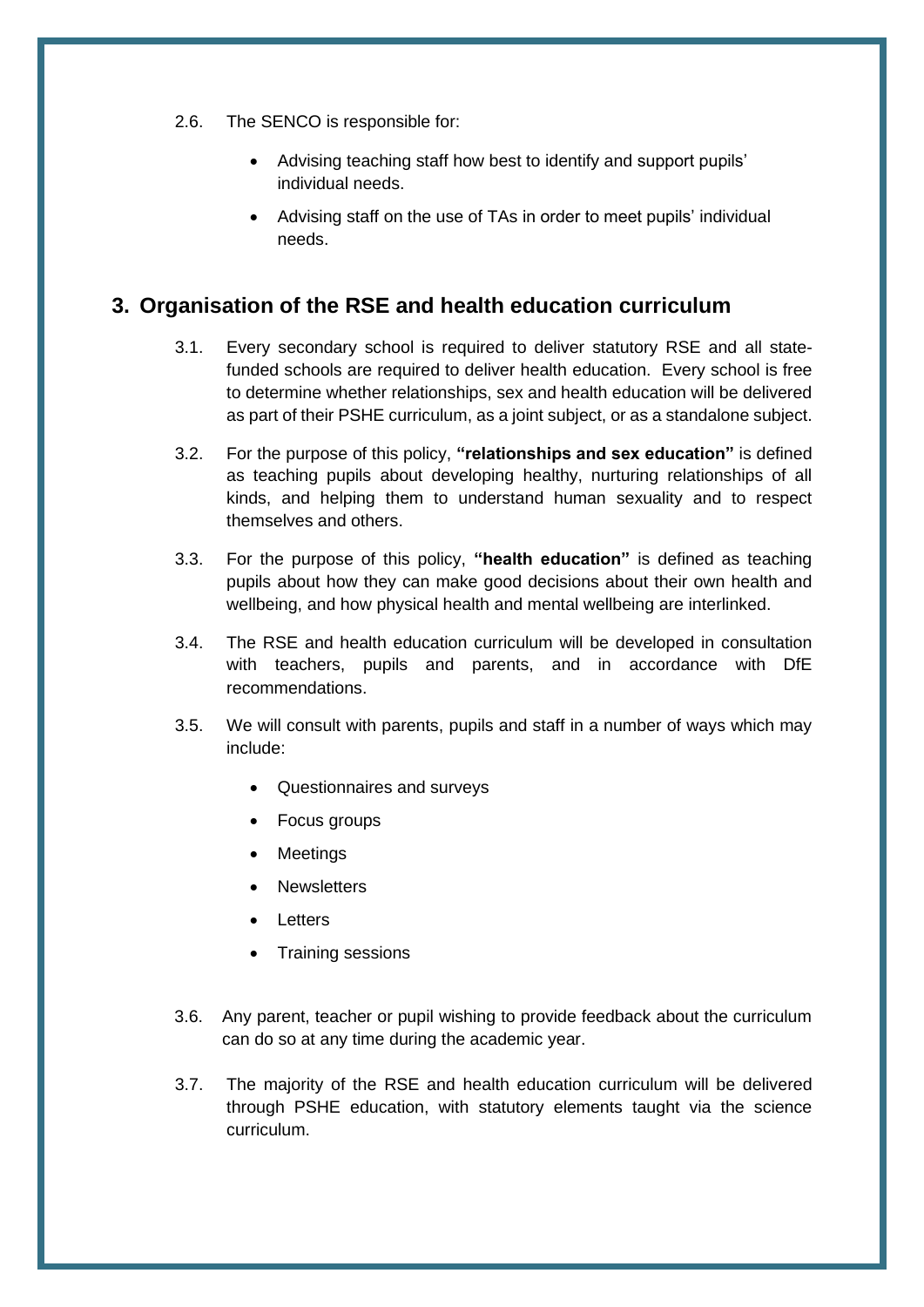- 3.8. The RSE and health education subject leader will work closely with their colleagues in related curriculum areas to ensure the curriculum complements and does not duplicate the content covered in national curriculum subjects.
- 3.9. The curriculum has been developed in line with the DfE's 'Relationships Education, Relationships and Sex Education (RSE) and Health Education' guidance.
- 3.10. The school will consider the context and views of the wider local community when developing the curriculum to ensure it is reflective of issues in the local area.
- 3.11. The school will consider the religious background of all pupils when planning teaching, to ensure all topics included are appropriately handled.
- 3.12. The RSE and health education curriculum is informed by topical issues in the school and wider community, to ensure it is tailored to pupils' needs, for example, if there was a local prevalence of specific sexually transmitted infections, our curriculum would be tailored to address this issue.

## <span id="page-8-0"></span>**4. RSE subject overview**

4.1. RSE will continue to develop pupils' knowledge on the topics taught at a primary level, in addition to the content outlined in this section.

#### **Families**

- 4.2. By the end of secondary school, pupils will know:
	- That there are different types of committed, stable relationships.
	- How these relationships might contribute to human happiness and their importance for bringing up children.
	- What marriage is, including their legal status, e.g. that marriage carries legal rights and protections not available to couples who are cohabiting or who have married, for example, in an unregistered religious ceremony.
	- Why marriage is an important relationship choice for many couples and why it must be freely entered into.
	- The characteristics and legal status of other types of long-term relationships.
	- The roles and responsibilities of parents with respect to raising children, including the characteristics of successful parenting.
- 4.3. Pupils will also know how to:
	- Determine whether other children, adults or sources of information are trustworthy.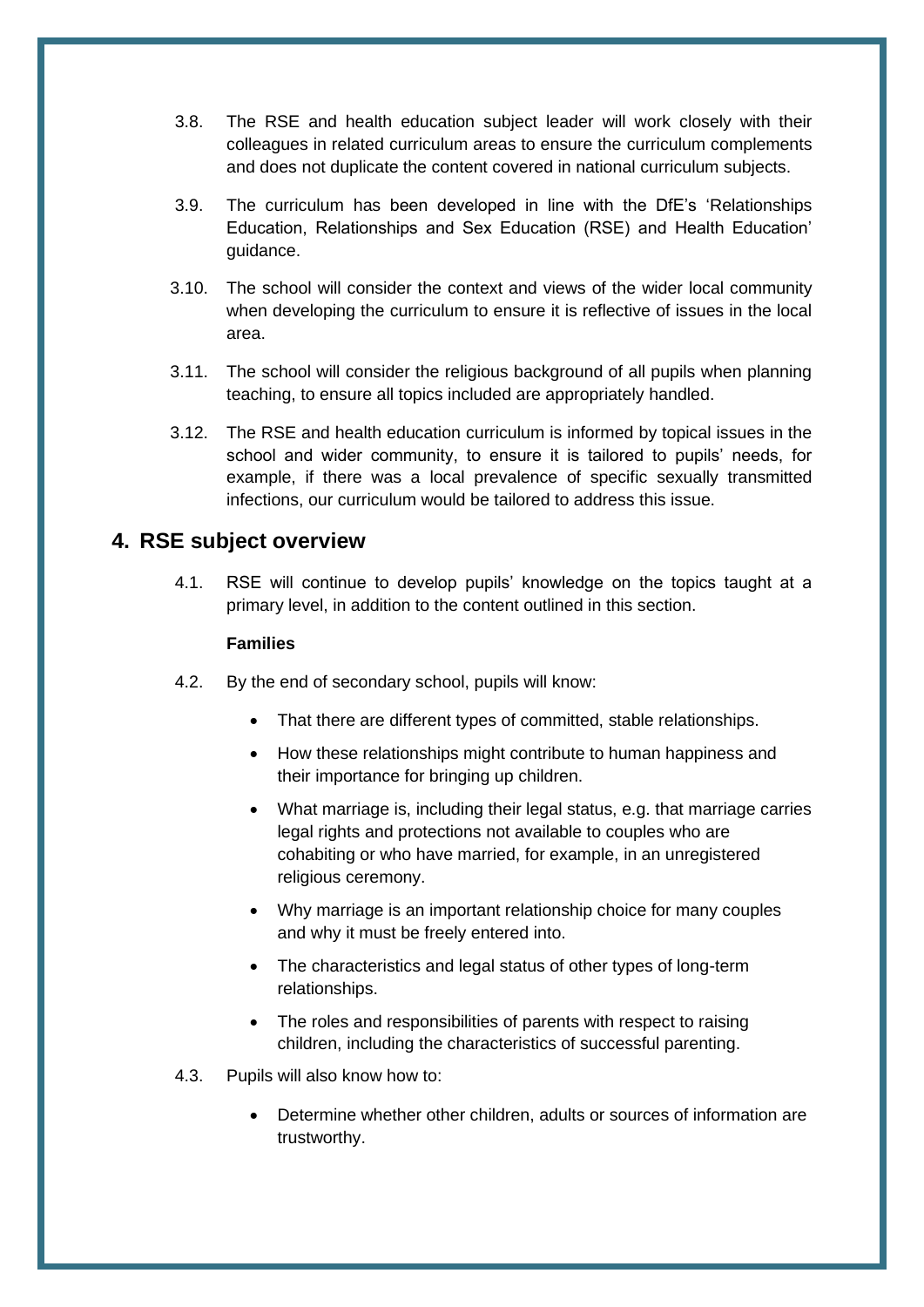- Judge when a family, friend, intimate or other relationship is unsafe, and recognise this in others' relationships.
- How to seek help or advice if needed, including reporting concerns about others.

#### **Respectful relationships, including friendships**

- 4.4. By the end of secondary school, pupils will know:
	- The characteristics of positive and healthy friendships in all contexts (including online), including trust, respect, honesty, kindness, generosity, boundaries, privacy, consent and the management of conflict, reconciliation and ending relationships. This includes different (non-sexual) types of relationships.
	- Practical steps they can take in a range of different contexts to improve or support respectful relationships.
	- How stereotypes, particularly those based on sex, gender, race, religion, sexual orientation or disability, can cause damage, e.g. how they might normalise non-consensual behaviour.
	- That in school and wider society they can expect to be treated with respect by others, and that in turn they should show due respect to others, including people in positions of authority and due tolerance of other people's beliefs.
	- About different types of bullying (including cyberbullying), the impact of bullying, responsibilities of bystanders to report bullying and how and where to seek help.
	- The types of behaviour in relationships that can be criminal, including violent behaviour and coercive control.
	- What constitutes sexual harassment and violence and why these are always unacceptable.
	- The legal rights and responsibilities regarding equality, with reference to the protected characteristics defined in the Equality Act 2010, and that everyone is unique and equal.

#### **Online and media**

- 4.5. By the end of secondary school, pupils will know:
	- Their rights, responsibilities and opportunities online, and that the same expectations of behaviour apply in all contexts.
	- About online risks, including that material shared with another person has the potential to be shared online and the difficulty of removing potentially compromising material placed online.
	- Not to provide material to others that they would not want shared further and not to share personal material which they receive.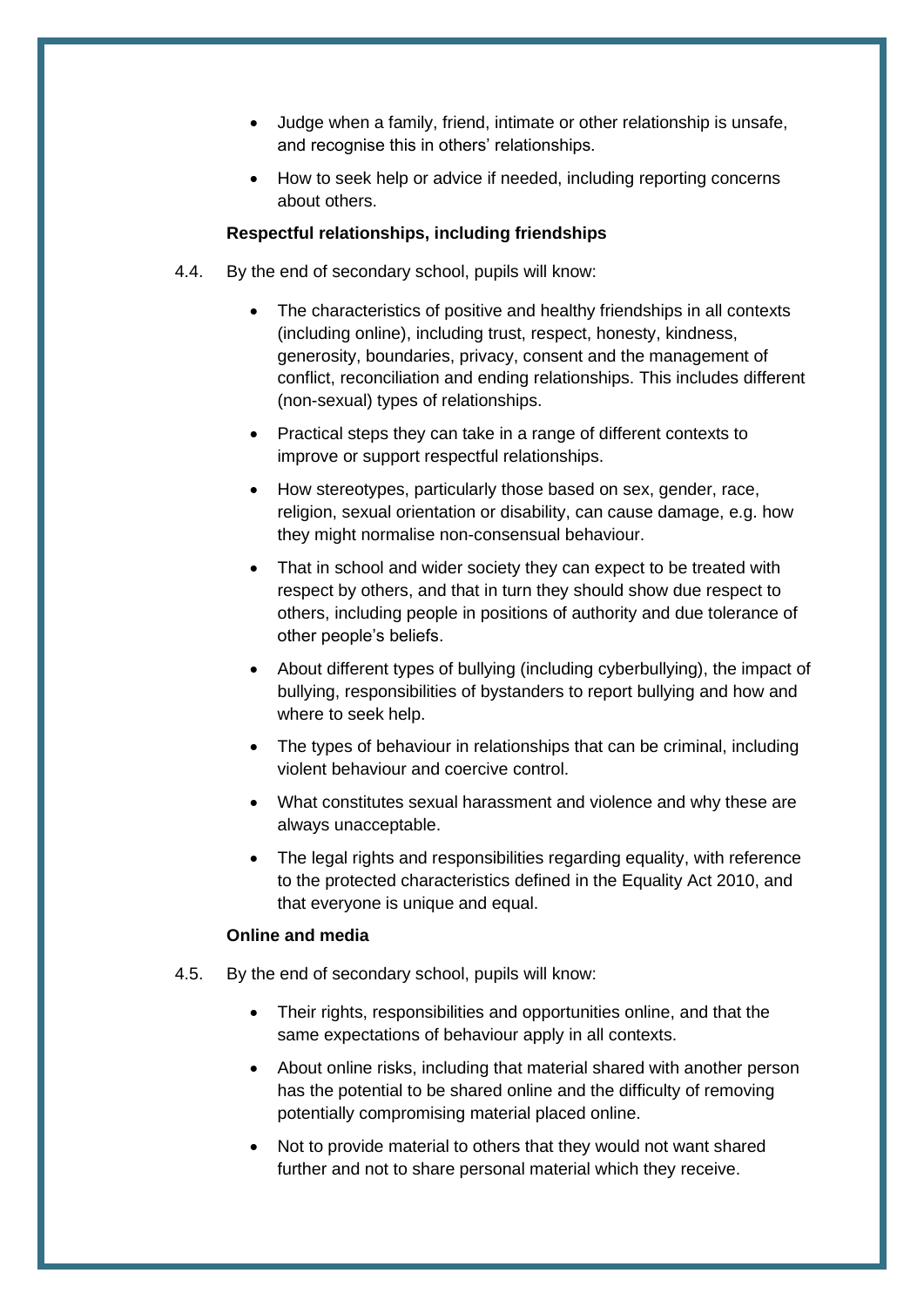- What to do and where to get support to report material or manage issues online.
- The impact of viewing harmful content.
- That specifically sexually explicit material, e.g. pornography, presents a distorted picture of sexual behaviours, can damage the way people see themselves in relation to others and negatively affect how they behave towards sexual partners.
- That sharing and viewing indecent images of children is a criminal offence which carries severe penalties, including jail.
- How information and data is generated, collected, shared and used online.

#### **Being safe**

- 4.6. By the end of secondary school, pupils will know:
	- The concepts of, and laws relating to, sexual consent, sexual exploitation, abuse, grooming, coercion, harassment, rape, domestic abuse, forced marriage, honour-based violence and FGM, and how these can affect current and future relationships.
	- How people can actively communicate and recognise consent from others, including sexual consent, and how and when consent can be withdrawn – this includes online.

#### **Intimate and sexual relationships, including sexual health**

- 4.7. By the end of secondary school, pupils will know:
	- How to recognise the characteristics and positive aspects of healthy one-to-one intimate relationships, which include mutual respect, consent, loyalty, trust, shared interests and outlook, sex and friendship.
	- That all aspects of health can be affected by choices they make in sex and relationships, positively and negatively, e.g. physical, emotional, mental, sexual and reproductive health and wellbeing.
	- The facts about reproductive health, including fertility and the potential impact of lifestyle on fertility for both men and women.
	- The range of strategies for identifying and managing sexual pressure, including understanding peer pressure, resisting pressure and not pressurising others.
	- That they have a choice to delay sex or enjoy intimacy without sex.
	- The facts about the full range of contraceptive choices, their effectiveness and options available.
	- The facts around pregnancy including miscarriage.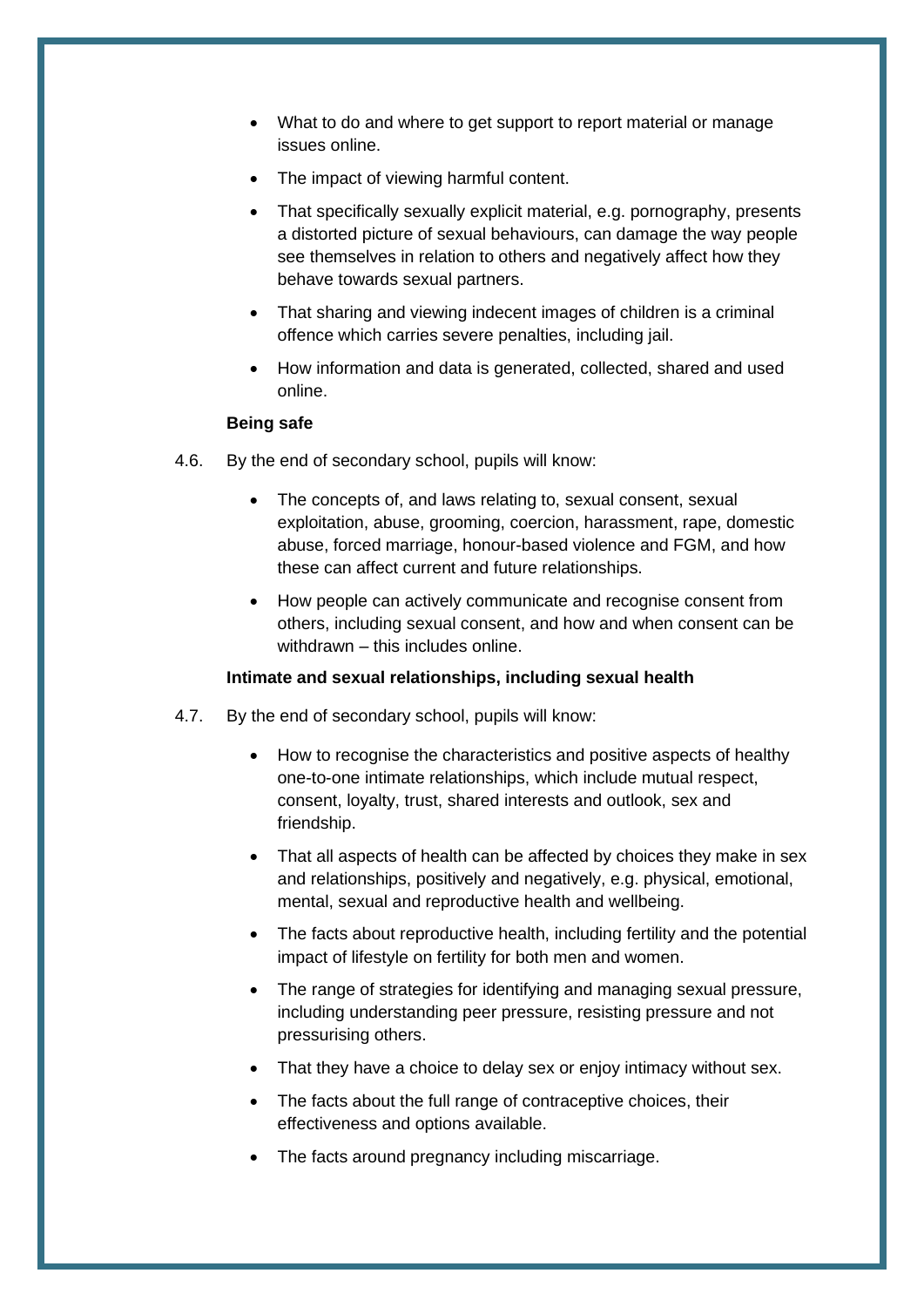- That there are choices in relation to pregnancy, with legally and medically accurate, impartial information on all options including keeping the baby, adoption, abortion and where to get further help.
- How the different sexually transmitted infections (STIs) are transmitted, how risk can be reduced through safer sex and the importance of facts about testing.
- About the prevalence of some STIs, the impact they can have on those who contract them and key facts about treatment.
- How the use of alcohol and drugs can lead to risky sexual behaviour.
- How to get further advice, including how and where to access confidential sexual and reproductive health advice and treatment.

## <span id="page-11-0"></span>**5. RSE programmes of study**

- 5.1. The school is free to determine an age-appropriate, developmental curriculum which meets the needs of young people and includes the statutory content outlined in [section 4](#page-8-0) of this policy.
- 5.2. Year 7:
	- Introduction to internet safety -cyberbullying, trolling, trolling and how to stay safe online (sexting)
	- Prejudice & Discrimination (including stereotyping (inc. LGBT+, the law)
	- Disability and Age Awareness (links to equality, the law)
	- Road and rail safety
	- Child Criminal Exploitation: Gangs (reference law in knifes, the law)
	- Relationships Linked to friendship and families, managing conflict, social media
	- Bullying (mental health, managing conflict, prejudice and discrimination, use of .derogatory language, social media, stereotypes and equality, the law)

#### 5.3. Year 8:

- Fake news, fake profiles (including how information and data is generated, collected, shared and used online)
- Grooming (sexual and prevent issues, reference sexting)
- LGBTQ+ Awareness (links to gender, equality, the law)
- Road and rail safety
- Child Criminal Exploitation: Gangs (reference to law in knifes, the law)
- Child Criminal Exploitation: County lines (links to grooming, social media, addiction and drug use, the law)
- Respectful relationships (boundaries, social media etc. with some reference to sexual relationships and harassment)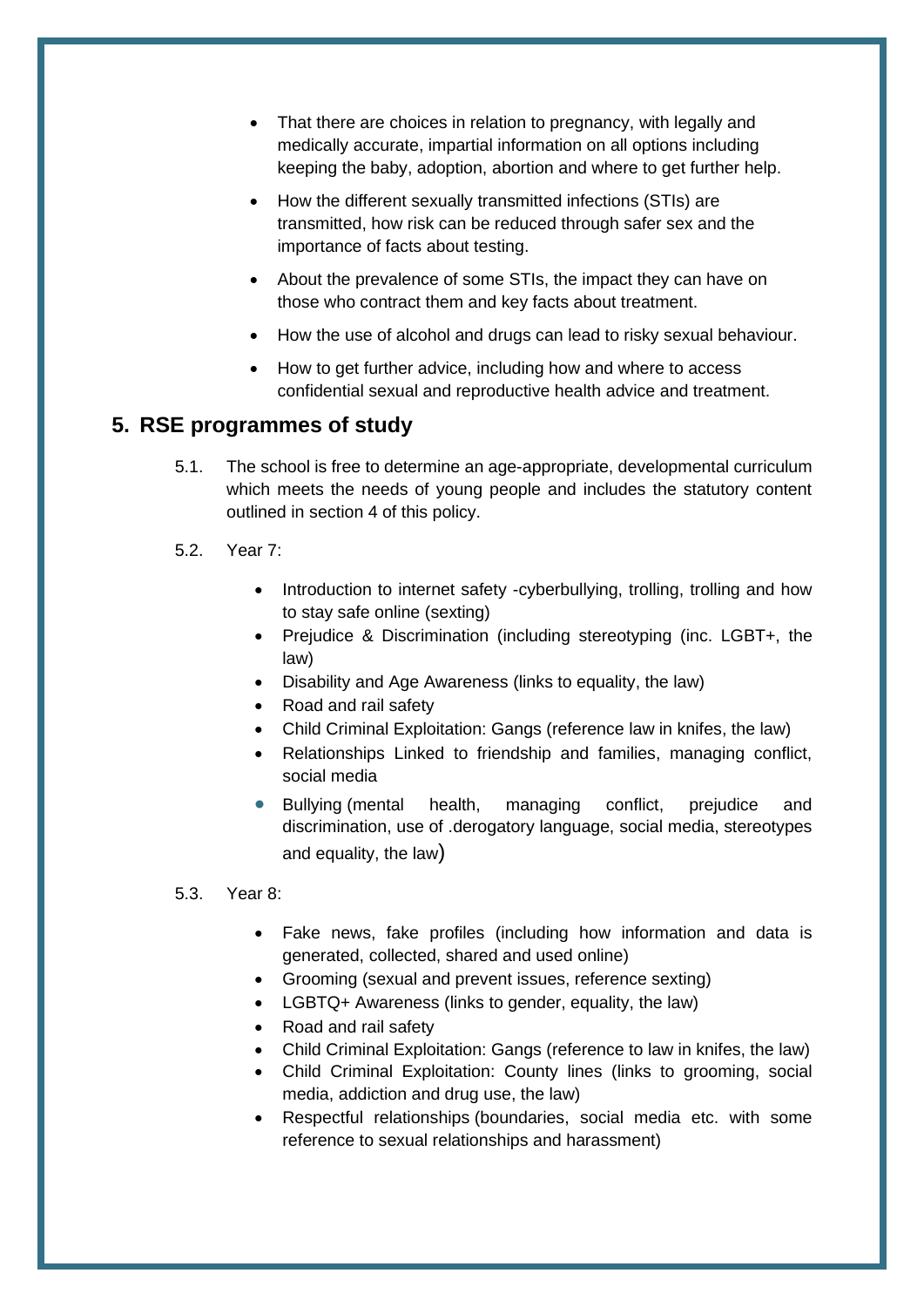- 5.4. Year 9:
	- Sexting and indecent images (links to grooming and Child Sexual Exploitation)
	- Digital Resilience (links to addiction, respectful relationships, internet safety, how to protect identity, passwords etc)
	- Gender Identity (links to LGBTQ+ Awareness, equality, the law)
	- Road and rail safety
	- Child Sexual Exploitation (links to grooming, mental health, social media, healthy relationships)
	- Consent and sexual relationships (reference to rape, links to peer pressure, social media, alcohol and risky behaviours, the law)
	- STIs & contraception (links to healthy relationships, healthy lifestyles, consent)

#### 5.5. Year 10:

- Extremist behaviour and hate crime (links to prevent, grooming, equality)
- Road and rail safety
- Suicide and self-harm (including body image, anxiety, social media, bullying)
- Violence against women (including FGM, forced marriage, honourbased violence etc) links to families, respectful relationships, equalities
- HIV and Aids (links to contraception, sexual relationships/behaviours, LGBT+, stereotyping, importance of screening):
- Pregnancy and Choices (including miscarriage, the law)
- Parenting (links to families, relationships, marriage)
- Pornography (links to addiction, healthy relationships, social media, the law)

#### 5.6. Year 11:

- The appeal and danger of livestreaming a internet safety reminder to incl. privacy, indecent content
- 'Out and about' Links to friendships, dating, risky behaviour, nightlife dangers, transport, road and rail safety
- Safe sex (links to consent, respectful relationships, and healthy lifestyles, importance of screening, alcohol and risky behaviours)
- Abusive relationships (links to mental health, domestic abuse, consent, rape, cohesive behaviour, sexual violence and harassment, the law)
- Abortion (links to pregnancy, the law)

#### 5.7. Sixth Form

- Safer internet: Online and Media
- Respectful relationships: Anti-bulling including cyber bullying
- Respectful relationships (including relationships of a sexual nature) Safe and Healthy sexual relationships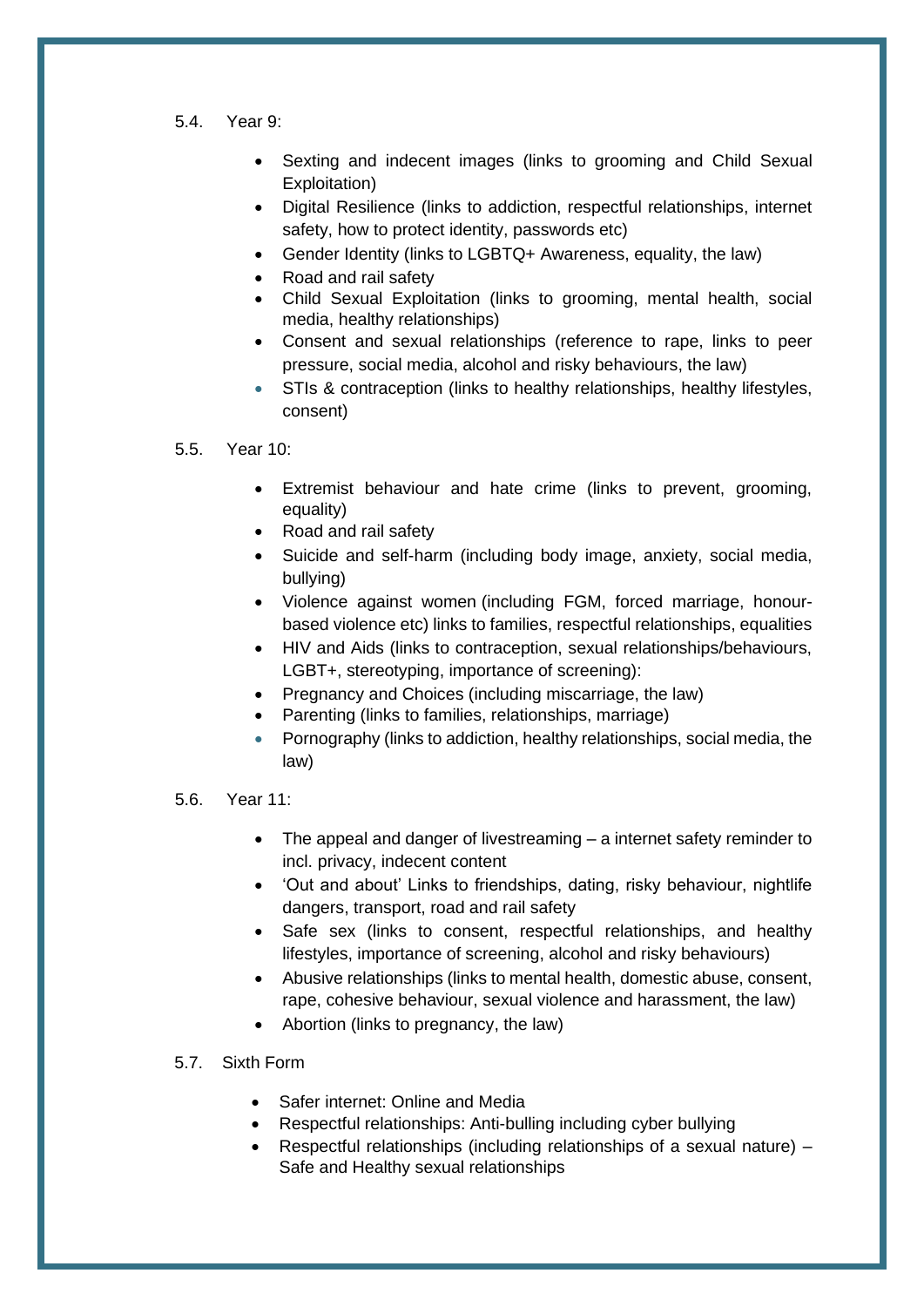- Consent (including up skirting laws)
- Gender and LGBTQ (including respectful relationships, the law, equalities, British Values)
- Staying Safe Domestic violence
- Staying Safe: Forced marriage and honour-based violence
- Staying Safe: Gangs and Youth Violence
- Fundamental British Values: Respect & Tolerance
- Fundamental British Values: Rule of Law
- Hate Crime
- Trafficking and Exploitation

## <span id="page-13-0"></span>**6. Health education subject overview**

6.1. The physical health and mental wellbeing curriculum will continue to develop pupils' knowledge on the topics taught at a primary level, in addition to the content outlined in this section.

#### **Mental wellbeing**

- 6.2. By the end of secondary school, pupils will know:
	- How to talk about their emotions accurately and sensitively, using appropriate vocabulary.
	- That happiness is linked to being connected to others.
	- How to recognise the early signs of mental wellbeing concerns.
	- Common types of mental ill health, e.g. anxiety and depression.
	- How to critically evaluate when something they do or are involved in has a positive or negative effect on their own or others' mental health.
	- The benefits and importance of physical exercise, time outdoors, community participation and voluntary and service-based activities on mental wellbeing and happiness.

#### **Internet safety and harms**

- 6.3. By the end of secondary school, pupils will know:
	- The similarities and differences between the online world and the physical world, including the impact of unhealthy or obsessive comparison with others online, over-reliance on online relationships, the risks related to online gambling, how information is targeted at them and how to be a discerning consumer of information online.
	- How to identify harmful behaviours online, including bullying, abuse or harassment, and how to report, or find support, if they have been affected by those behaviours.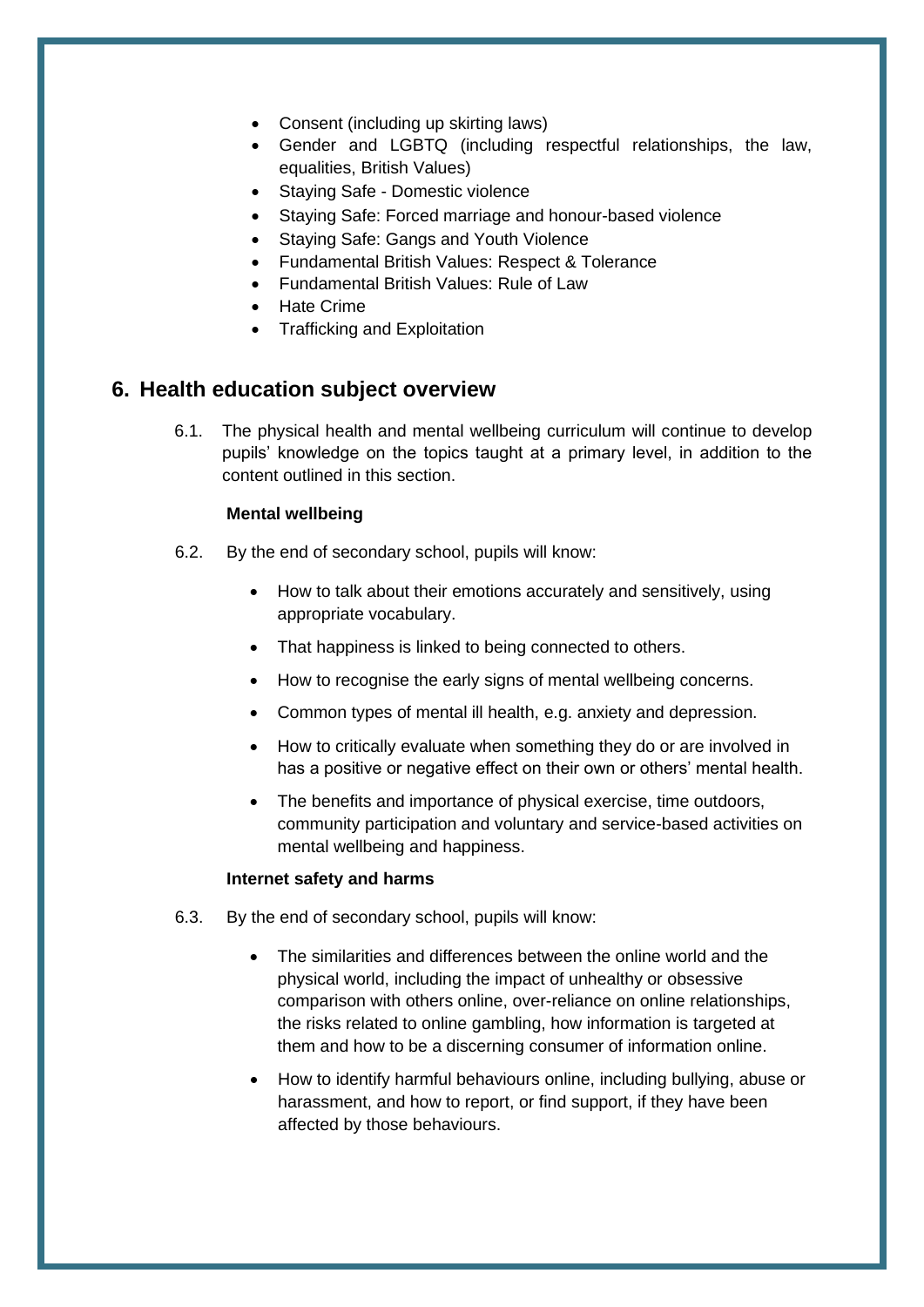#### **Physical health and fitness**

- 6.4. By the end of secondary school, pupils will know:
	- The positive associations between physical activity and promotion of mental wellbeing, including as an approach to combat stress.
	- The characteristics and evidence of what constitutes a healthy lifestyle, maintaining a healthy weight, including the links between an inactive lifestyle and ill health.
	- About the science relating to blood, organ and stem cell donation.

#### **Healthy eating**

- 6.5. By the end of secondary school, pupils will know:
	- How to maintain healthy eating and the links between a poor diet and health risks, including tooth decay and cancer.

#### **Drugs, alcohol and tobacco**

- 6.6. By the end of secondary school, pupils will know:
	- The facts about legal and illegal drugs and their associated risks, including the link between drug use and serious mental health conditions.
	- The law relating to the supply and possession of illegal substances.
	- The physical and psychological risks associated with alcohol consumption and what constitutes low risk alcohol consumption in adulthood.
	- The physical and psychological consequences of addition, including alcohol dependency.
	- Awareness of the dangers of drugs which are prescribed but still present serious health risks.
	- The facts about the harms from smoking tobacco, the benefits of quitting and how to access the support to do so.

#### **Health and prevention**

- 6.7. By the end of secondary school, pupils will know:
	- About personal hygiene, germs including bacteria, viruses, how they are spread, treatment and prevention of infection, and about antibiotics.
	- About dental health and the benefits of good oral hygiene and dental flossing, including healthy eating and regular check-ups at the dentist.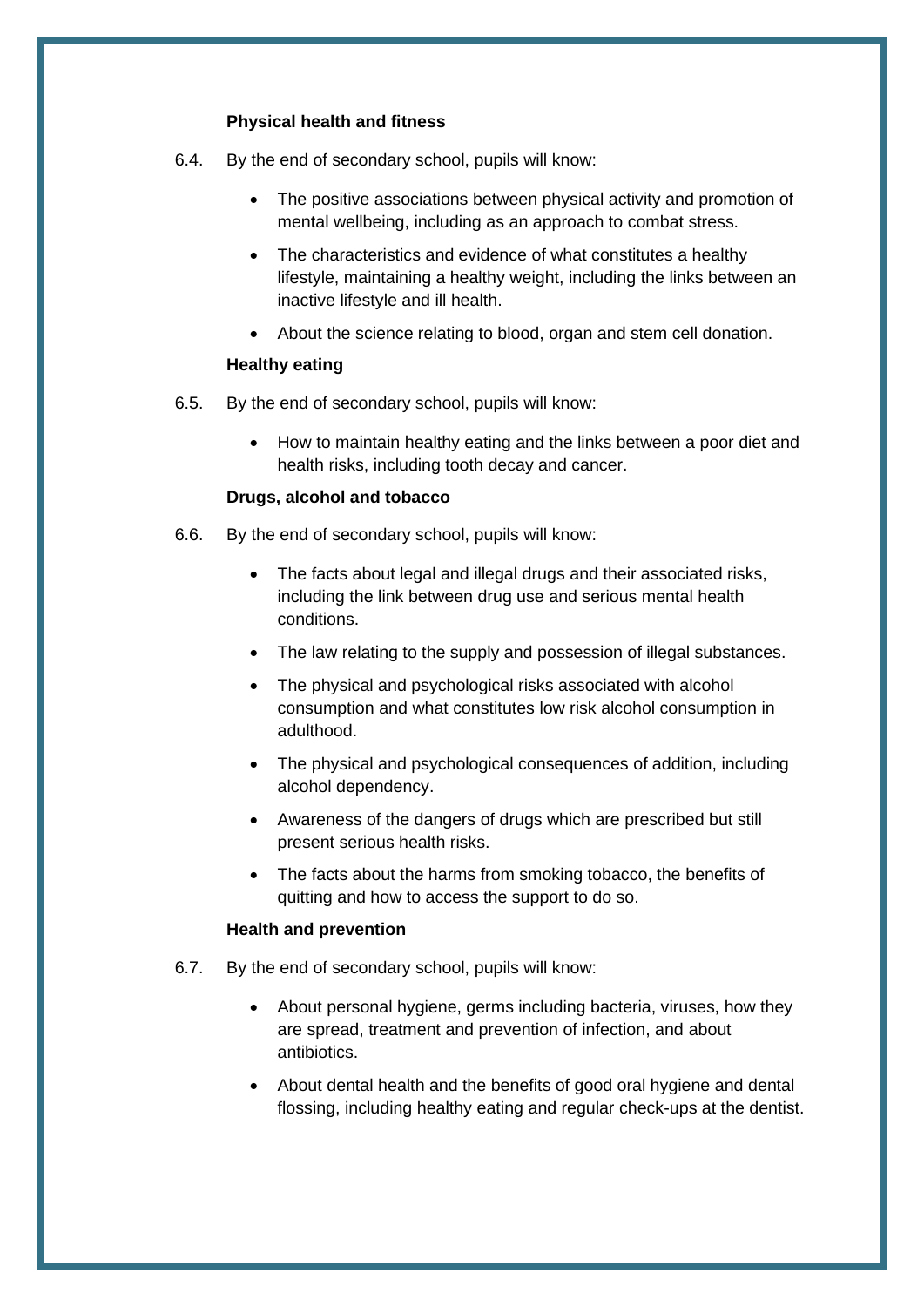- The benefits of regular self-examination and screening. This is best taught to pupils in the later years of secondary school, during key stage 4.
- The facts and science relating to immunisation and vaccination.
- The importance of sufficient good quality sleep for good health and how a lack of sleep can affect weight, mood and ability to learn.

#### **Basic first aid**

- 6.8. By the end of secondary school, pupils will know:
	- Basic treatments for common injuries.
	- Life-saving skills, including how to administer CPR. This is best taught from 12 years old / Year 8 onwards.
	- The purpose of defibrillators and when one might be needed.

#### **Changing adolescent body**

- 6.9. By the end of secondary school, pupils will know:
	- Key facts about puberty, the changing adolescent body and menstrual wellbeing.
	- The main changes which take place in males and females, and the implications for emotional and physical health.

## <span id="page-15-0"></span>**7. Health education programmes of study**

7.1. The school is free to determine an age-appropriate, developmental curriculum which meets the needs of young people and includes the statutory content outlined in [section 6](#page-13-0) of this policy.

#### 7.2. Year 7:

- Introduction to internet safety -cyberbullying, trolling, trolling and how to stay safe online (sexting)
- Natural High follow up links to mental health, healthy lifestyles, exercise, the law
- Feelings and emotions incl. managing anger and self-esteem (links to puberty, mental health, teenage brain, social media and friendship/relationships)
- Healthy lifestyles (including fitness, diet, personal and dental hygiene)
- Basic First Aid: Basic First Aid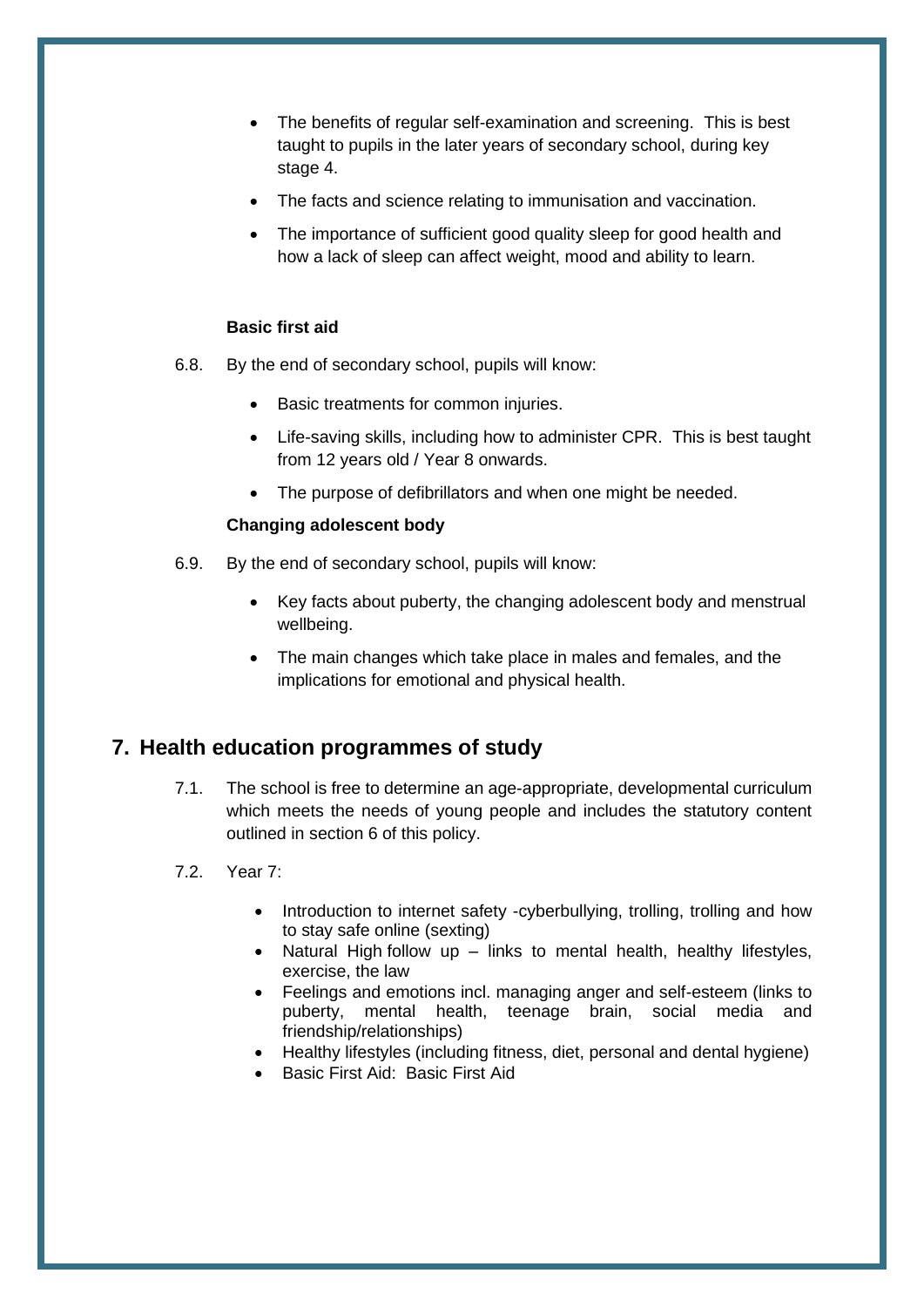- 7.3. Year 8:
	- Fake news, fake profiles (including how information and data is generated, collected, shared and used online)
	- Tobacco, E-cigarettes (links to healthy lifestyles, peer pressure, the law)
	- Anxiety coping strategies (links to puberty, healthy lifestyle, natural high, exercise, talking therapies, unhelpful thinking, emotional coaching)
	- Sleep, gaming and use of phones (links to healthy lifestyles, use of social media, mental health)
	- Body Image dysmorphia, views of beauty (links to self-esteem, social media, advertising, mental health, healthy lifestyles)
	- County lines (links to grooming, social media, addiction and drug use, the law)
- 7.4. Year 9:
	- Sexting and indecent images (links to grooming and Child Sexual Exploitation)
	- Digital Resilience
	- Alcohol Illegal Drugs (links to healthy lifestyles, peer pressure, mental health, the law)
	- Mental Health Issues depression, bipolar disorder, OCD, Schizophrenia:
	- Teenage Brain (links to feelings and emotions, anxiety, mental health, self-care, learning)
	- Body Image & social media (links to mental health, healthy lifestyles, advertising, self-esteem)
	- Basic First Aid: Basic First Aid
- 7.5. Year 10:
	- Online Gambling (links to mental health, addiction and personal finance)
	- Addiction over the counter products (links to healthy lifestyles, mental health)
	- Eating Disorders (links to body image, mental health, social media and healthy lifestyles)
	- Suicide and self-harm (including body image, anxiety, social media, bullying)

#### 7.6. Year 11:

- The appeal and danger of livestreaming a internet safety reminder to incl. privacy, indecent content
- Euthanasia (links to mental health, rights, the law)
- Natural High recap: links to exam anxiety, addiction, healthy lifestyles, mental well-being
- Bereavement (links to mental health)
- Coping with exams (links to mental health, anxiety and self-care)
- Basic First Aid: Basic First Aid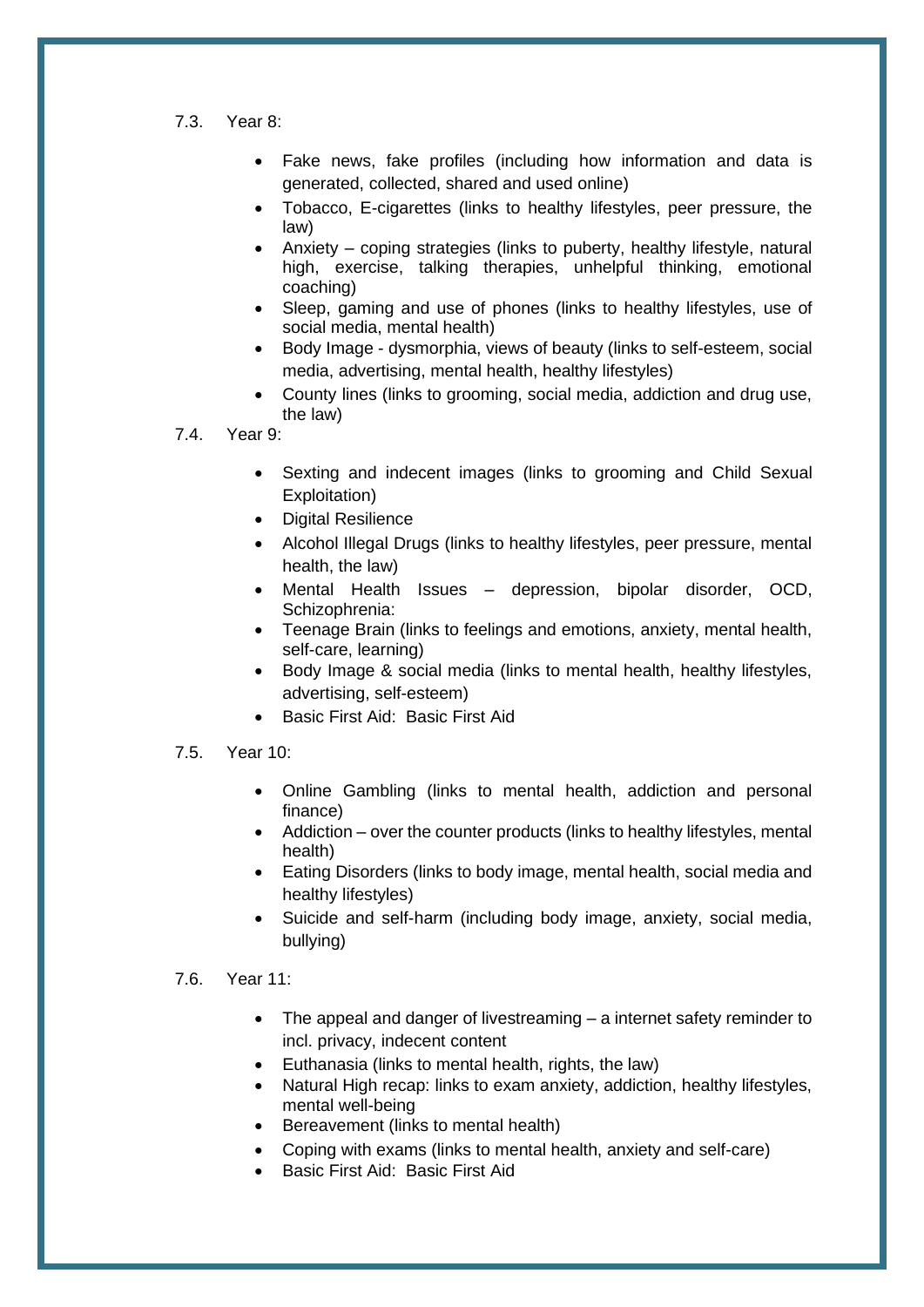- Abusive relationships (links to mental health, domestic abuse, consent, rape, cohesive behaviour, sexual violence and harassment, the law)
- 7.7. Sixth Form (Year 12 and Year 13)
	- Safer internet: Internet safety and Harms
	- Being Active exercise and lifestyle, diet, sleep, use of technology
	- Happiness and mental health
	- Coping with exams (links to mental health, anxiety and self-care)
	- Body check lumps, bumps and sexual screening (links to healthy lifestyles, risky behaviours, health and prevention)
	- Teenage Brain (links to feelings and emotions, anxiety, mental health, self-care, learning):
	- Drinking responsibly and Drug use
	- Staying Safe- Road and rail safety
	- Staying Safe Driver safety
	- First Aid

## <span id="page-17-0"></span>**8. Delivery of the curriculum**

- 8.1. The majority of the RSE and health education curriculum will be delivered through the PSHE curriculum.
- 8.2. Through effective organisation and delivery of the subject, we will ensure that:
	- Core knowledge is sectioned into units of a manageable size.
	- The required content is communicated to pupils clearly, in a carefully sequenced way, within a planned scheme of work.
	- Teaching includes sufficient and well-chosen opportunities and contexts for pupils to embed new knowledge so that is can be used confidently in real-life situations.
- 8.3. RSE and health education complement several national curriculum subjects. Where appropriate, the school will look for opportunities to make links between the subjects and integrate teaching.
- 8.4. The RSE and health education curriculum will be delivered by appropriately trained members of staff.
- 8.5. The curriculum will proactively address issues in a timely way in line with current evidence on pupil's physical, emotional and sexual development.
- 8.6. RSE and health education will be delivered in a non-judgemental, ageappropriate, factual and inclusive way that allows pupils to ask questions in a safe environment.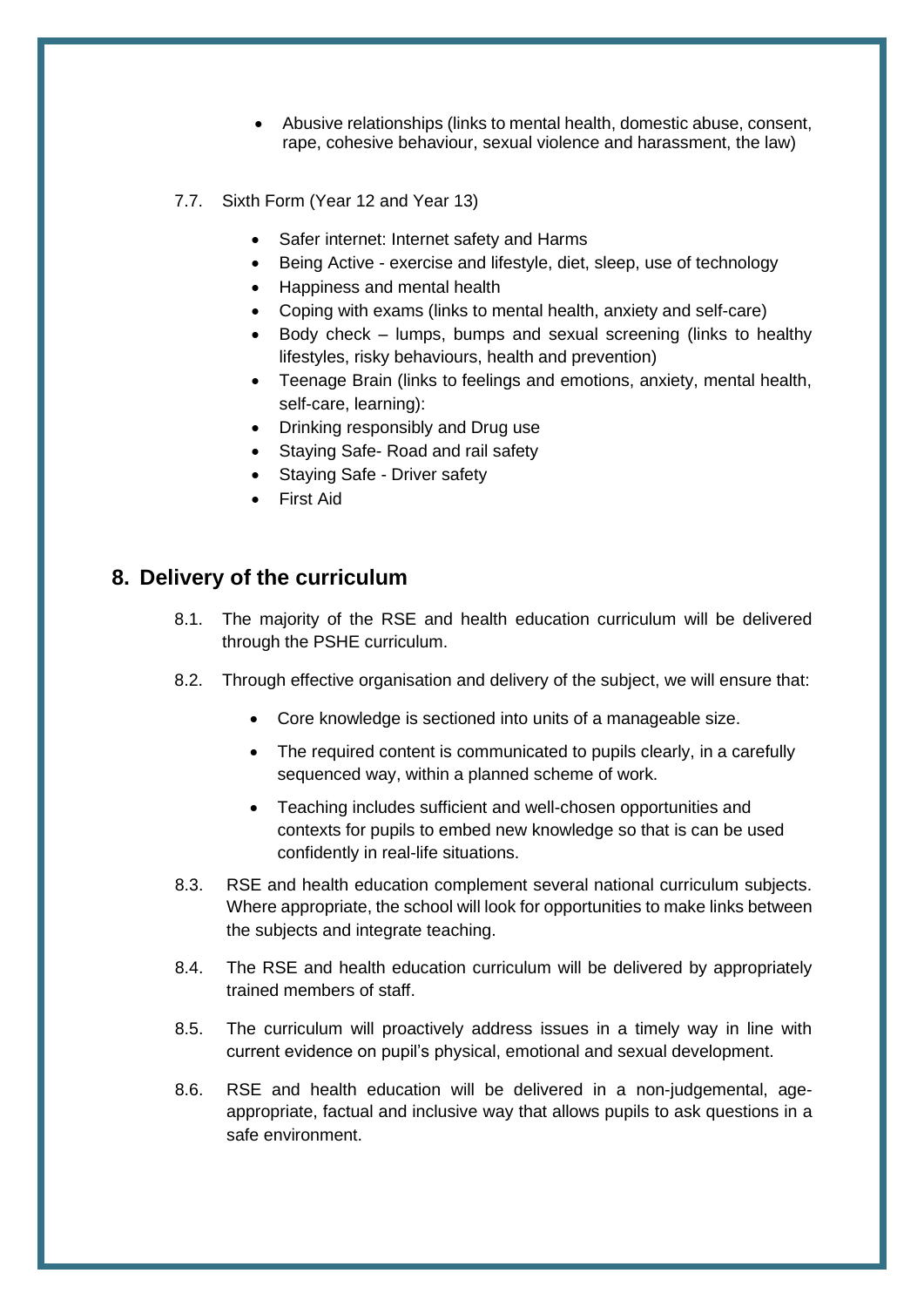- 8.7. Teaching of the curriculum reflects requirements set out in law, particularly in the Equality Act 2010, so that pupils understand what the law does and does not allow, and the wider legal implications of the decisions they make.
- 8.8. The school will integrate LGBTQ+ content into the RSE curriculum this content will be taught as part of the overall curriculum, rather than a standalone topic or lesson. LGBTQ+ content will be approached in a sensitive, ageappropriate and factual way that allows pupils to explore the features of stable and healthy same-sex relationships.
- 8.9. All teaching and resources are assessed by the RSE and health education subject leader to ensure they are appropriate for the age and maturity of pupils, are sensitive to their religious backgrounds and meet the needs of any SEND, if applicable.
- 8.10. Classes may be taught in gender-segregated groups dependent on the nature of the topic being delivered at the time, and the cultural background of pupils where it is only appropriate to discuss the body in single gender groups.
- 8.11. Throughout every year group, appropriate diagrams, videos, books, games, discussion and practical activities will be used to assist learning.
- 8.12. Inappropriate images, videos, etc. will not be used, and resources will be selected with sensitivity given to the age and cultural background of pupils.
- 8.13. Pupils will be prevented from accessing inappropriate materials on the internet when using such to assist with their learning. The prevention measures taken to ensure this are outlined in the school's E-safety Policy, and Acceptable Terms of Use Agreement.
- 8.14. Teachers will establish what is appropriate for one-to-one and whole-class settings, and alter their teaching of the programmes accordingly.
- 8.15. Teachers will ensure that pupils' views are listened to and will encourage them to ask questions and engage in discussion. Teachers will answer questions sensitively and honestly.
- 8.16. The curriculum will be designed to focus on boys as much as girls and activities will be planned to ensure both are actively involved, matching their different learning styles.
- 8.17. Teachers will focus heavily on the importance of marriage and healthy relationships when teaching RSE, though sensitivity will always be given as to not stigmatise pupils on the basis of their home circumstances.
- 8.18. Teachers will ensure lesson plans focus on challenging perceived views of pupils based on protected characteristics, through exploration of, and developing mutual respect for, those different to themselves.
- 8.19. In teaching the curriculum, teachers will be aware that pupils may raise topics such as self-harm and suicide. When talking about these topics in lessons,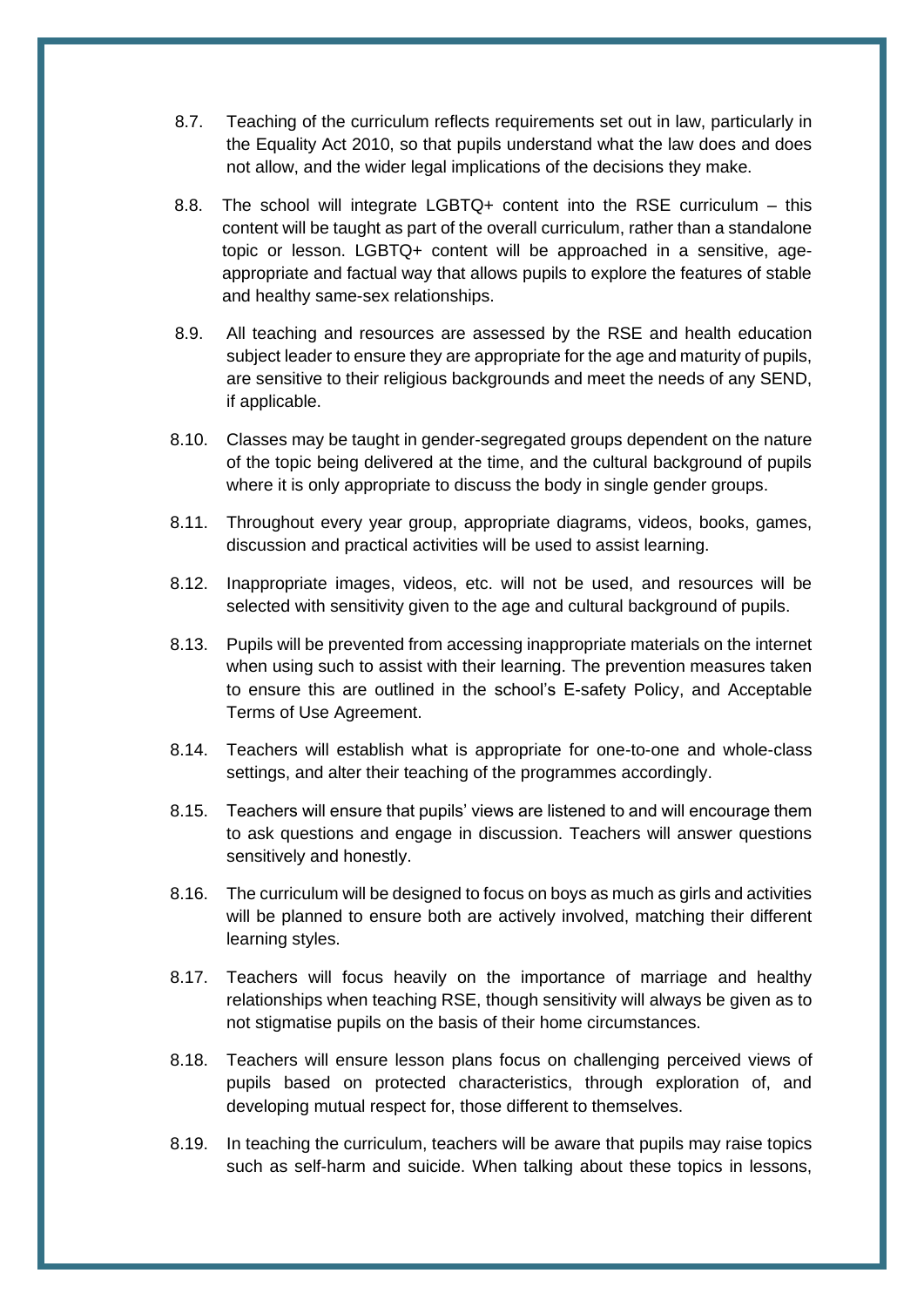teachers will be aware of the risks of encouraging these behaviours and will avoid any resources or material that appear as instructive rather than preventative.

- 8.20. At all points of delivery of the curriculum, parents will be consulted, and their views will be valued. What will be taught and how, will be planned in conjunction with parents.
- 8.21. The procedures for assessing pupil progress are outlined in [section 15](#page-23-0) of this policy.

## <span id="page-19-0"></span>**9. Curriculum links**

- 9.1. The school seeks opportunities to draw links between RSE and health education and other curriculum subjects wherever possible to enhance pupils' learning.
- 9.2. RSE and health education will be linked to the following subjects:
	- **Citizenship** pupils are provided with the knowledge, skills and understanding to help prepare them to play a full and active part in society, including an understanding of how laws are made and upheld and how to make sensible decisions.
	- **Science** pupils are taught about the main external parts of the body and changes to the human body as it grows, including puberty.
	- **ICT and computing** pupils are taught about how they can keep themselves safe online and the different risks that they may face online as they get older.
	- **PE** pupils can develop competence to excel in a broad range of physical activities, are physically active for sustained periods of time, engage in competitive sport and lead healthy, active lives.
	- **PSHE** pupils learn about respect and difference, values and characteristics of individuals.

## **10. Working with parents**

- 10.1. The school understands that parents' role in the development of their children's understanding about relationships and health is vital.
- 10.2. The school will work closely with parents when planning and delivering the content of the school's RSE and health education curriculum.
- 10.3. When in consultation with parents, the school will provide:
	- The curriculum content, including what will be taught and when.
	- Examples of the resources the school intends to use to deliver the curriculum.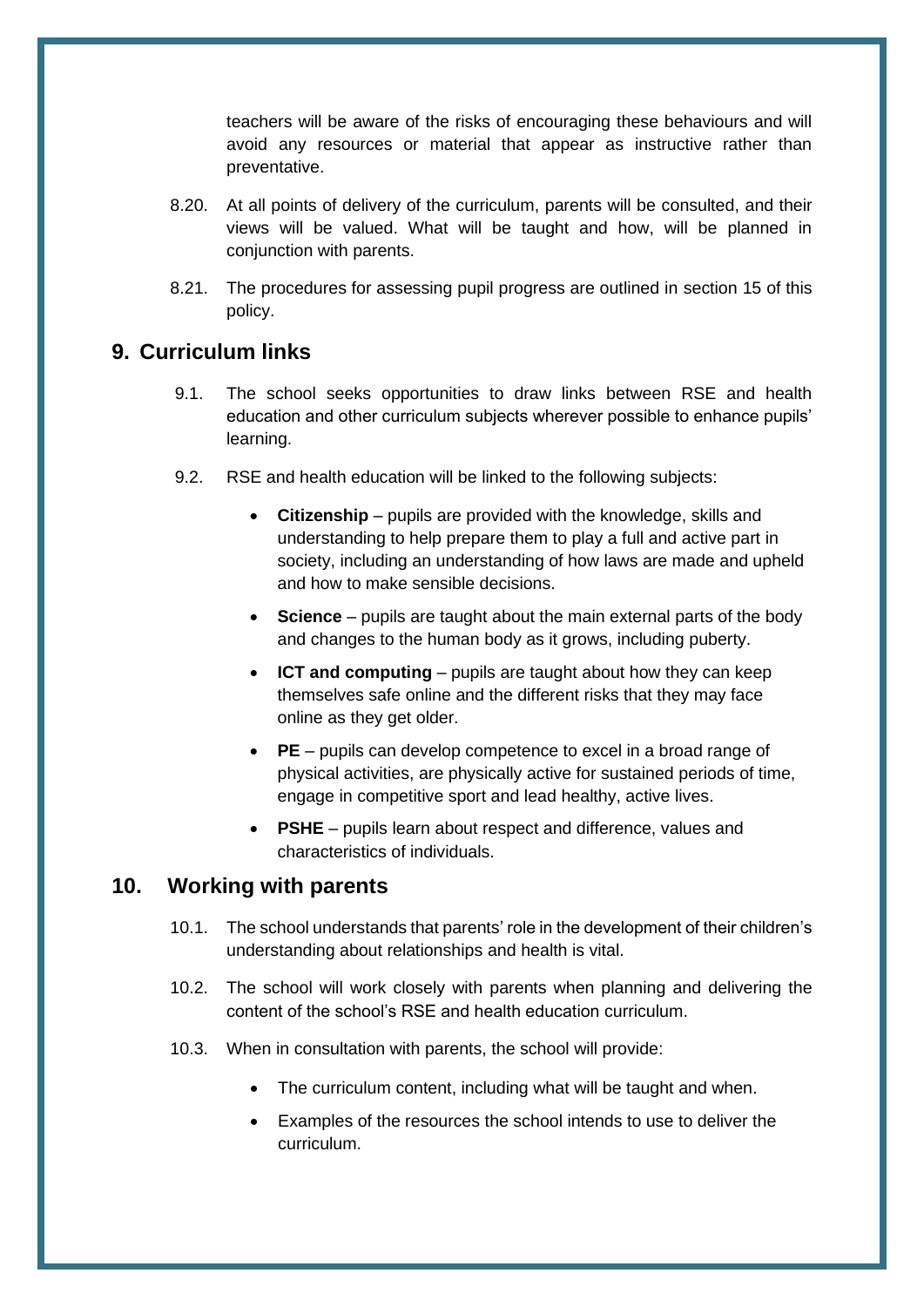- Information about parents' right to withdraw their child from nonstatutory elements of RSE and health education.
- 10.4. Parents will be provided with frequent opportunities to understand and ask questions about the school's approach to RSE and health education.
- 10.5. The school understands that the teaching of some aspects of the curriculum may be of concern to parents.
- 10.6. If parents have concerns regarding RSE and health education, they may submit these via the school enquiry email, or contact the school office to arrange a meeting with the headteacher.
- 10.7. Parents will be regularly consulted on the curriculum content, through meetings, newsletters and letters, and the curriculum will be planned in conjunction with parents' views.

## <span id="page-20-0"></span>**11. Working with external agencies**

- 11.1. Working with external agencies can enhance our delivery of RSE and health education and brings in specialist knowledge and different ways of engaging pupils.
- 11.2. External experts may be invited to assist from time-to-time with the delivery of the RSE and health education curriculum but will be expected to comply with the provisions of this policy.
- 11.3. The school will ensure all visitor/visiting organisation's credentials are checked before they are able to participate in delivery of the curriculum, in line with the Visitor Policy.
- 11.4. The school will ensure the teaching delivered by the external experts fits with the planned curriculum and provisions of this policy.
- 11.5. The school will discuss with the visitor the details of how they intend to deliver their sessions and ensure the content is age-appropriate and accessible for all pupils.
- 11.6. The school will request copies of the materials and lesson plans the visitor will use, to ensure it meets the full range of pupils' needs.
- 11.7. The school and the visitor will agree on how confidentiality will work in any lesson and that the visitor understands how safeguarding reports must be dealt with in line with the school's Child Protection and Safeguarding Policy.
- 11.8. The school will use visitors to enhance teaching by an appropriate member of teaching staff, not to replace teaching by those staff.

## <span id="page-20-1"></span>**12. Withdrawal from lessons**

12.1. Parents have the right to request that their child is withdrawn from some or all of sex education delivered as part of statutory RSE.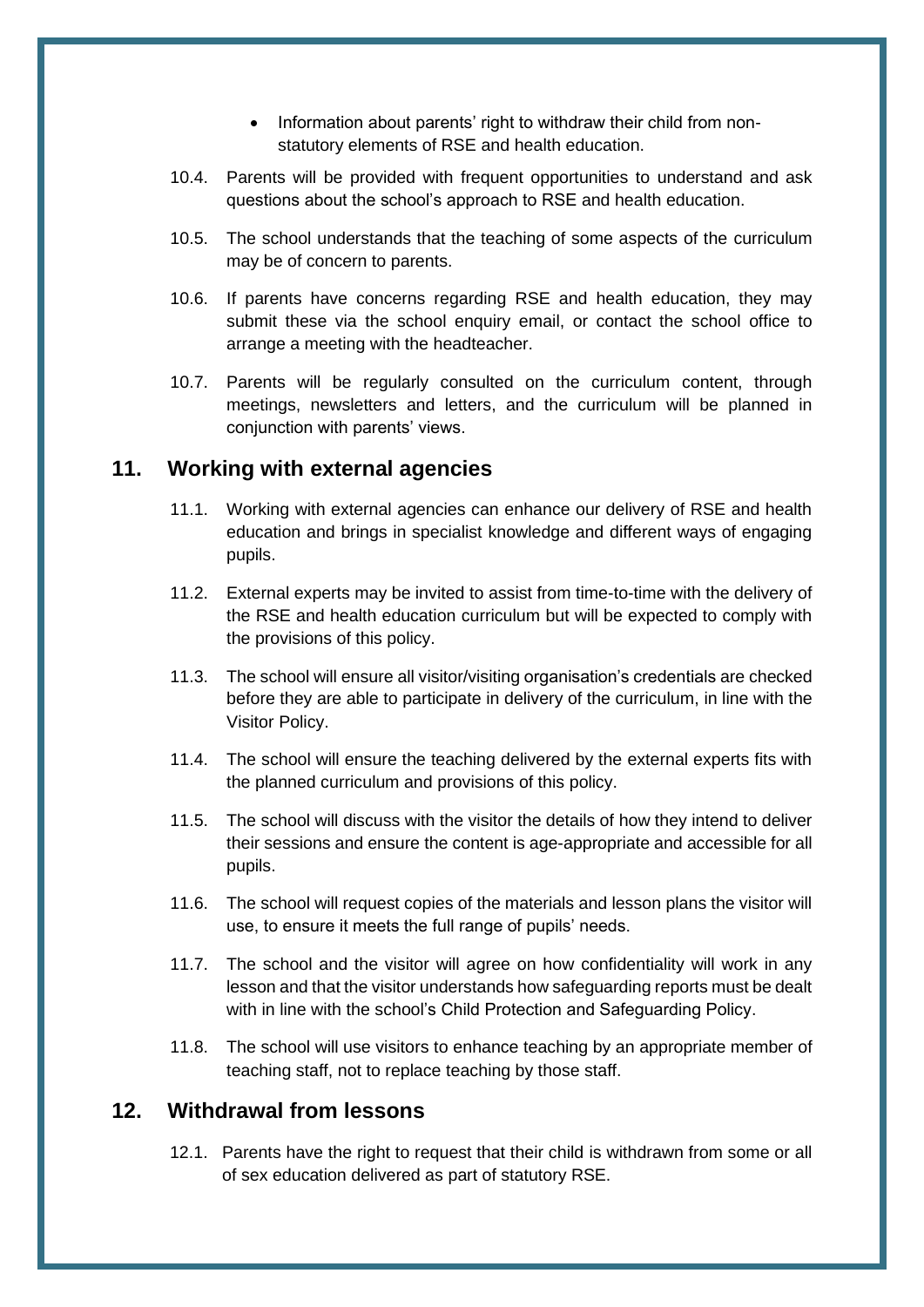- 12.2. Parents **do not** have a right to withdraw their child from the relationships or health elements of the programmes.
- 12.3. Requests to withdraw a child from sex education will be made in writing to the headteacher.
- 12.4. Before granting a withdrawal request, the headteacher will discuss the request with the parents and, as appropriate, the child, to ensure their wishes are understood and to clarify the nature and purpose of the curriculum.
- 12.5. The headteacher will inform parents of the benefits of their child receiving RSE and any detrimental effects that withdrawal might have.
- 12.6. All discussions with parents will be documented. These records will be kept securely in the school office in line with the school's Records Management Policy.
- 12.7. Following discussions with parents, the school will respect the parents' request to withdraw their child up to and until three terms before the child turns 16. After this point, if the child wishes to receive RSE rather than be withdrawn, the school will make arrangements to provide the child with RSE.
- 12.8. Pupils who are withdrawn from RSE will receive appropriate, purposeful education during the full period of withdrawal.
- 12.9. For requests concerning the withdrawal of a pupil with SEND, the headteacher may take the pupils' specific needs into account when making their decision.
- 12.10. The parent will be informed in writing of the headteacher's decision.

## <span id="page-21-0"></span>**13. Equality and accessibility**

- 13.1. The school will comply with the relevant requirements of the Equality Act 2010 and will ensure the curriculum does not discriminate against pupils because of their:
	- Age
	- Sex
	- Race
	- **Disability**
	- Religion or belief
	- Gender reassignment
	- Pregnancy or maternity
	- Marriage or civil partnership
	- Sexual orientation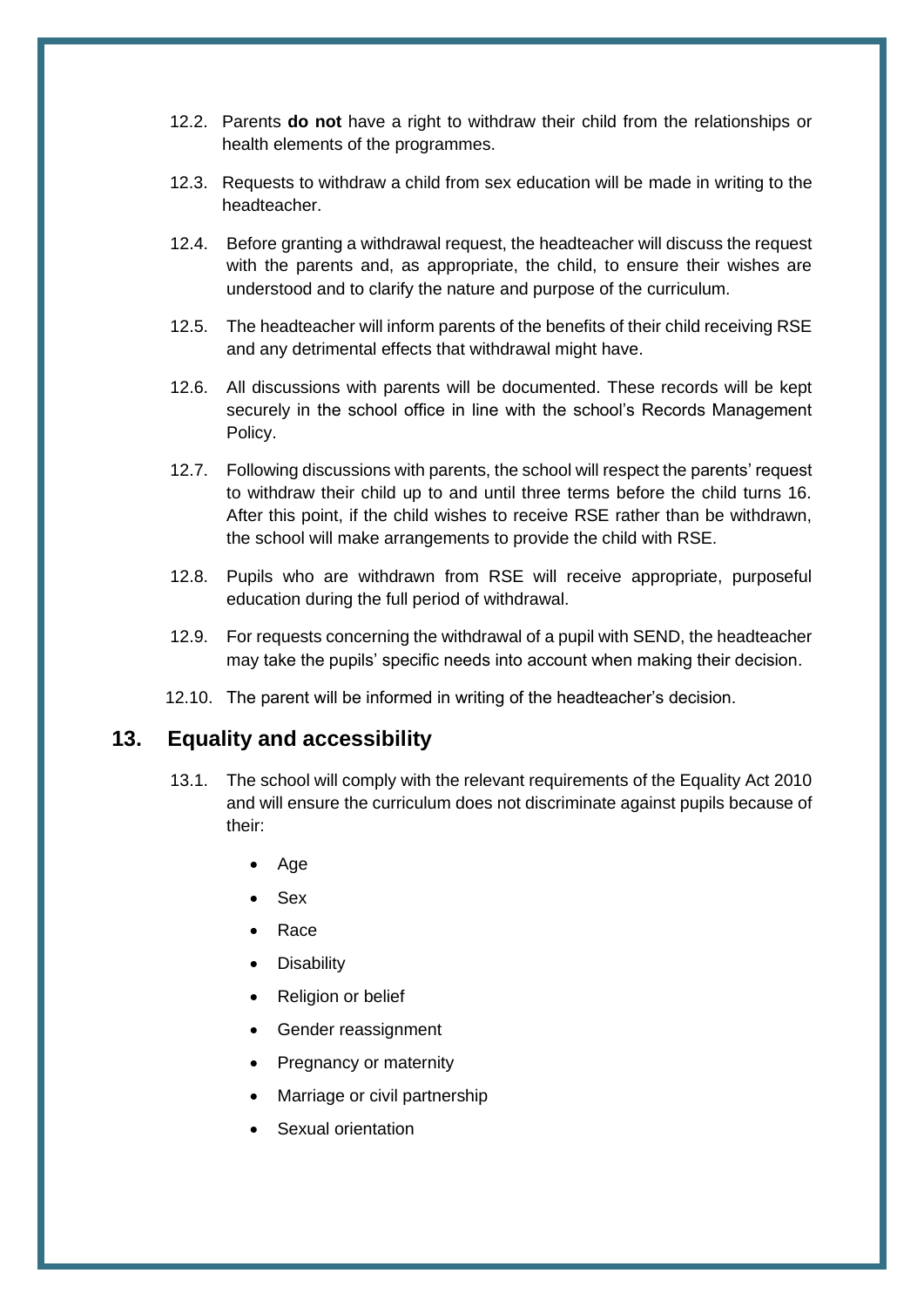- 13.2. The school will consider the backgrounds, gender, age range and needs of its pupils and determine whether it is necessary to put in place additional support for pupils with the above protected characteristics.
- 13.3. The school understands that pupils with SEND are entitled to learn about RSE and health education, and the curriculum will be designed to be inclusive of all pupils.
- 13.4. The school is aware that some pupils are more vulnerable to exploitation, bullying and other issues due to the nature of their SEND – teachers will understand that they may need to liaise with the SENCO and be more explicit and adapt their planning or work to appropriately deliver the curriculum to pupils with SEND.
- 13.5. Where there is a need to tailor content and teaching to meet the needs of pupils at different developmental stages, the school will ensure the teaching remains sensitive, age-appropriate, developmentally appropriate and is delivered with reference to the law.
- 13.6. The school will take steps to foster healthy and respectful peer-to-peer communication and behaviour between boys and girls, and provide an environment which challenges perceived limits on pupils based on their gender or any other characteristic.
- 13.7. The school will be actively aware of everyday issues such as sexism, misogyny, homophobia and gender stereotypes and take positive action to build a culture within which these are not tolerated. Any occurrences of such issues will be identified and tackled promptly.
- 13.8. The school will make clear that sexual violence and sexual harassment are not acceptable and will not be tolerated. Any reports of sexual violence or sexual harassment will be handled in accordance with the school's Harmful Sexual Behaviour Policy.

## <span id="page-22-0"></span>**14. Safeguarding and confidentiality**

- 14.1. All pupils will be taught about keeping themselves safe, including online, as part of a broad and balanced curriculum.
- 14.2. Confidentiality within the classroom is an important component of RSE and health education, and teachers are expected to respect the confidentiality of their pupils as far as is possible, in compliance with the school's GDPR Policy.
- 14.3. Teachers will, however, understand that some aspects of RSE may lead to a pupil raising a safeguarding concern, e.g. disclosing that they are being abused, and that if a disclosure is made, the DSL will be alerted immediately.
- 14.4. Pupils will be made aware of how to raise their concerns or make a report, and how their report will be handled – this includes the process for when they have a concern about a peer.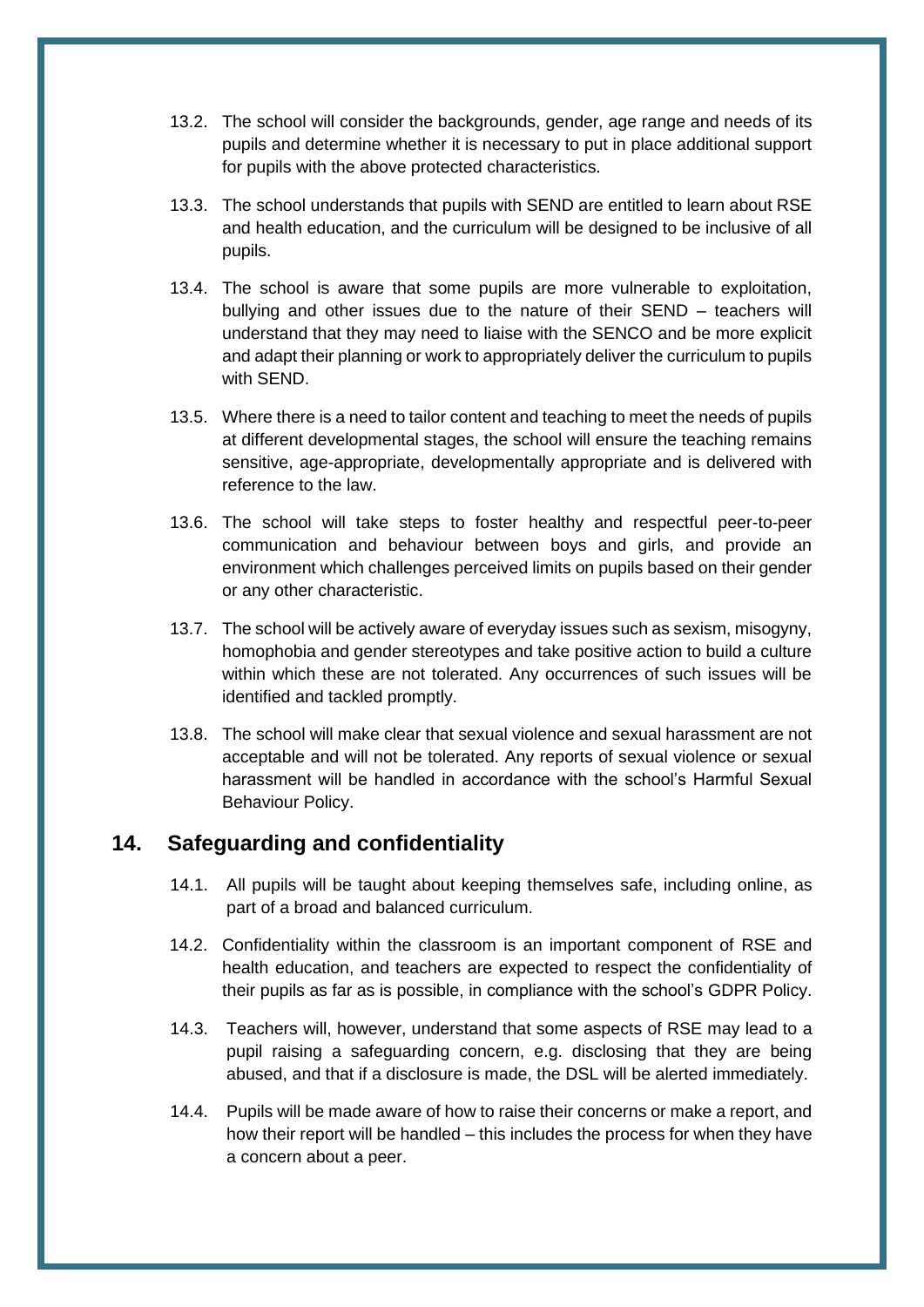## <span id="page-23-0"></span>**15. Assessment**

- 15.1. The school has the same high expectations of the quality of pupils' work in RSE and health education as for other curriculum areas.
- 15.2. Lessons are planned to provide suitable challenge to pupils of all abilities.
- 15.3. Assessments are used to identify where pupils need extra support or intervention.
- 15.4. There are no formal examinations for RSE and health education; however, to assess pupil outcomes, the school will capture progress in the following ways:
	- Tests
	- Written assignments
	- Self-evaluations

## <span id="page-23-1"></span>**16. Staff training**

- 16.1. Training will be provided by the RSE and health education subject leader to the relevant members of staff on a regular basis to ensure they are up-to-date with the RSE and health education curriculum.
- 16.2. Training will also be scheduled around any updated guidance on the curriculum and any new developments, such as "sexting", which may need to be addressed in relation to the curriculum.
- 16.3. The school will ensure teachers receive training on the Social Exclusion Report on Teenage Pregnancy, and the role of an effective RSE curriculum in reducing the number of teenage conceptions.
- 16.4. Appropriately trained staff will be able to give pupils information on where and how to obtain confidential advice, counselling and treatment, as well as guidance on emergency contraception and their effectiveness.

## <span id="page-23-2"></span>**17. Monitoring quality**

- 17.1. The RSE and health education subject leader is responsible for monitoring the quality of teaching and learning for the subject.
- 17.2. The RSE and health education subject leader will conduct regular subject assessments, which will include a mixture of the following:
	- Self-evaluations
	- Lesson observations
	- Topic feedback forms
	- Learning walks
	- Work scrutiny